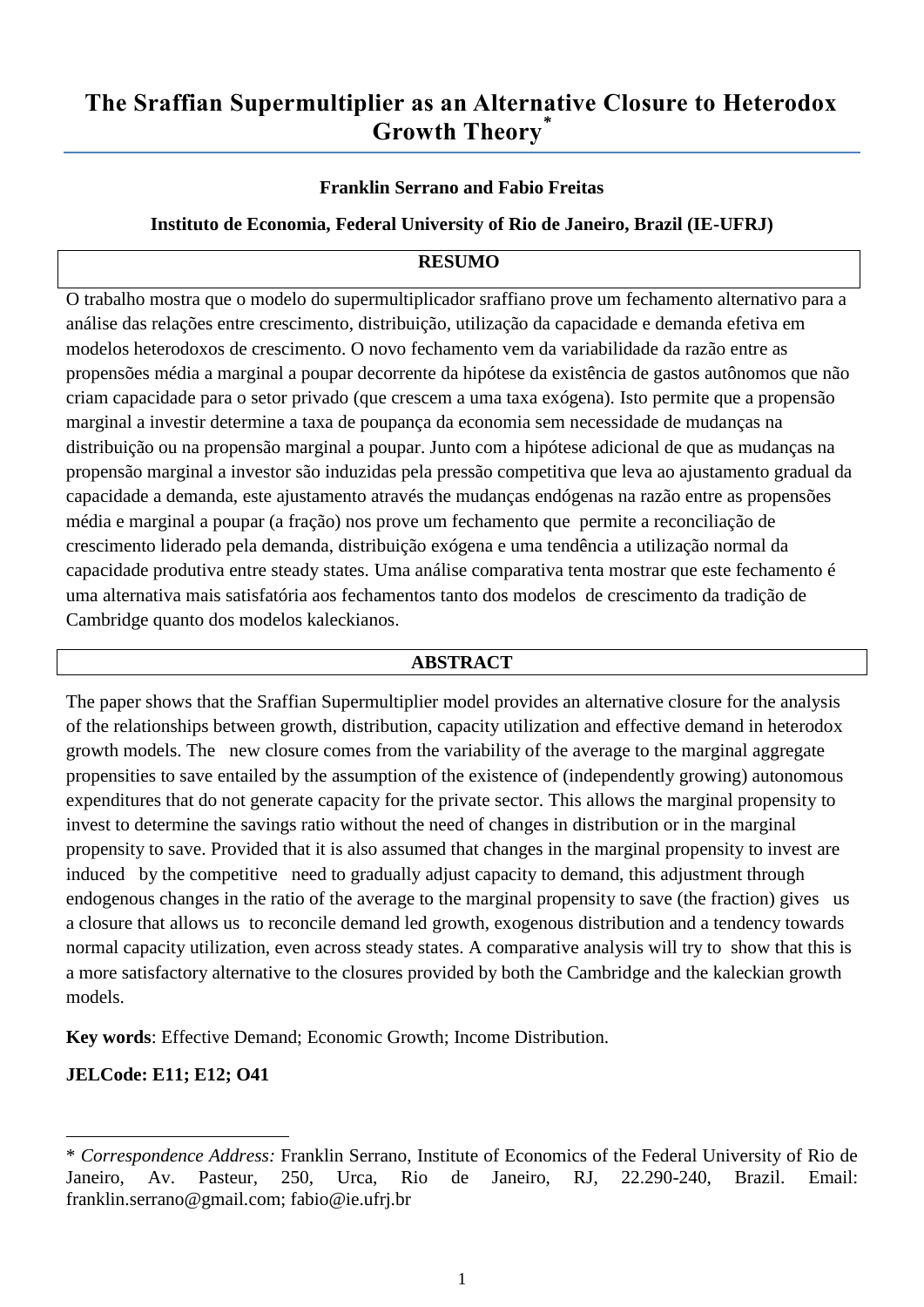## **Introduction**

The paper has two purposes. The first is to show how the Sraffian Supermultiplier model provides an alternative closure for the analysis of the relationships between growth, distribution, capacity utilization and effective demand in heterodox growth models. This new closure comes from the variability of the average to the marginal aggregate propensities to save entailed by the assumption of the existence of (independently growing) autonomous expenditures that do not generate capacity for the private sector. This allows the marginal propensity to invest to determine the savings ratio without the need of changes in distribution or in the marginal propensity to save. Provided that it is also assumed that changes in the marginal propensity to invest are induced by the competitive need to gradually adjust capacity to demand, this adjustment through endogenous changes in the ratio of the average to the marginal propensity to save (the fraction) gives us a closure that allows us to reconcile demand led growth, exogenous distribution and a tendency towards normal capacity utilization, even across steady states.

The second purpose of the paper is to compare and constrast this new closure with the closures provided by both the Cambridge and the kaleckian growth models which operate , respectively, through the endogeneity of distribution or in the actual degree of capacity utilization. It will be argued that the closure based on the Sraffian Supermultiplier model and the fraction is a more satisfactory alternative to the closures provided by both the Cambridge and the kaleckian growth models.

The rest of the paper is organized as follows. Section 1 first presents the Sraffian Supermultiplier model (in the version used in Freitas & Serrano (2015)) and how its closure operates, as capacity adjusts to demand and then shows the results of permanent effects of changes in the rate of growth of autonomous consumption and in income distribution (or in the marginal propensity to save) in the model. Section 2 compares and constrasts the different closures and results of the Sraffian supermultiplier model with the Cambridge and the kaleckian growth models. Section 3 contains brief final remarks.

#### **1. The Sraffian Supermultiplier Growth Model**

### **1.1. The supermultiplier and the long period position**

We shall present the Sraffian supermultiplier growth model in its simplest possible form in order to facilitate the identification of the most relevant properties of the model and the comparison with alternative growth models. Hence, we assume a closed capitalist economy without a government sector. The only method of production in use requires a fixed combination of a homogeneous labor input with homogeneous fixed capital to produce a single homogeneous output. Natural resources are supposed to be abundant; we assume constant returns to scale and no technological progress. We also assume that growth is not constrained by labor scarcity. Moreover, all variables are measured in real terms and output, income, profits, investment and savings are all presented in gross terms. The formal analysis will use continuous time for mathematical convenience.

In this very simple analytical context, the level of capacity output of the economy depends on level of the capital stock and on the technical capital/output ratio according to the following expression:

$$
Y_{Kt} = \left(\frac{1}{v}\right) K_t \tag{1}
$$

where  $Y_{Kt}$  is the level of the capacity output of the economy,  $K_t$  is the level of capital stock installed in the economy and  $\nu$  is the technical capital/output ratio. Since  $\nu$  is given, then the rate of growth of capacity output is equal to the rate of capital accumulation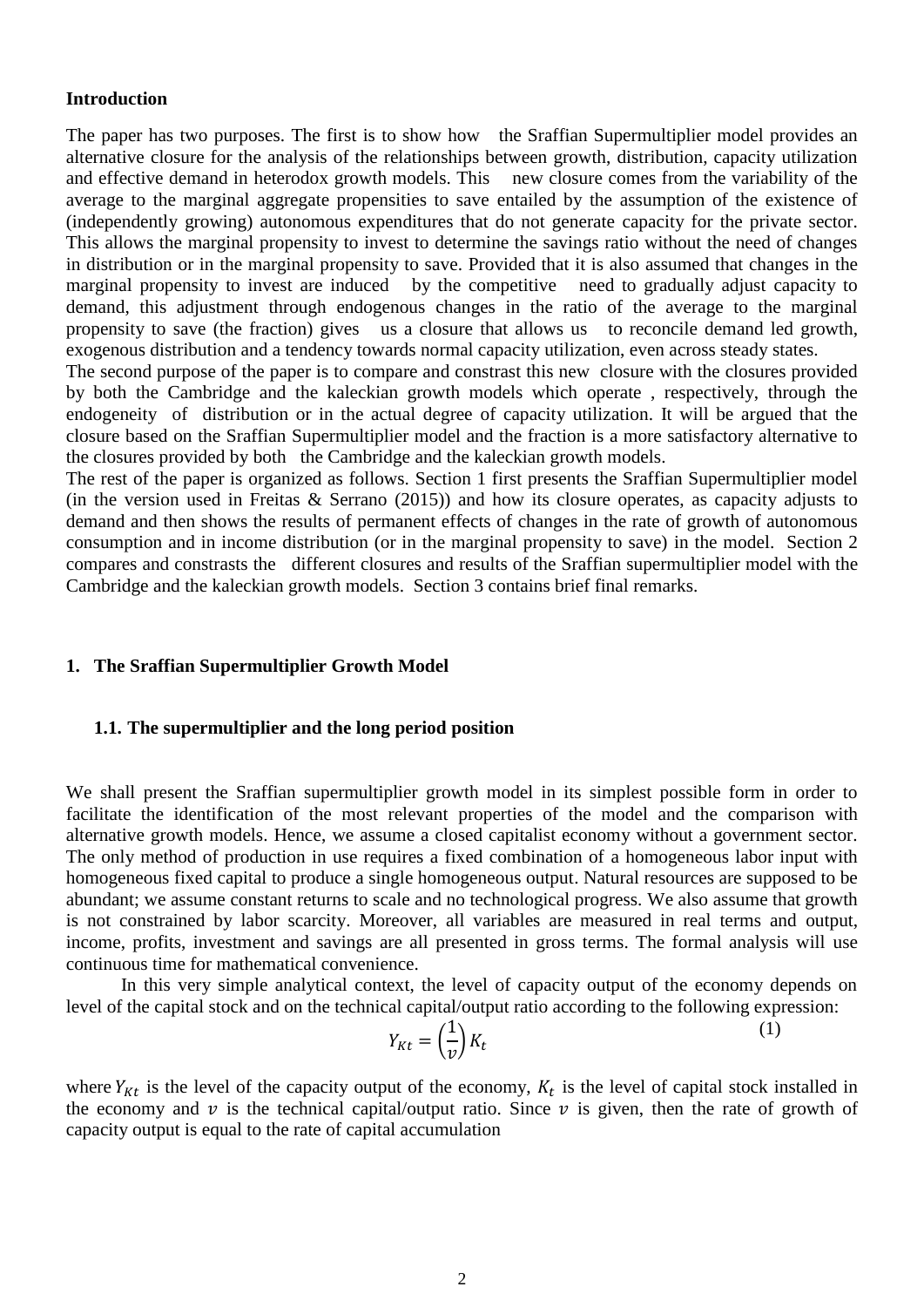$$
g_{Kt} = \left(\frac{I_t/Y_t}{v}\right)u_t - \delta
$$
 (2)

where  $g_{Kt}$  is rate of capital accumulation,  $u_t = Y_t/Y_{Kt}$  is the actual degree of capacity utilization defined as the ratio of the current level of aggregate output  $(Y_t)$  to the current level of capacity output;  $I_t/Y_t$  is the investment share in aggregate output defined as the ratio of gross aggregate investment  $(I_t)$  to the level of gross aggregate output; and  $\delta$  is exogenously given depreciation rate of the capital stock.<sup>1</sup> According to equation (2) the rate of capital accumulation depends on the actual degree of capacity utilization and on the investment share. <sup>2</sup> Given the capital/output ratio, the change in the actual degree of capacity utilization through time is then described by the difference between the rate of growth of output and the rate of capital accumulation following the differential equation below:

$$
\dot{u} = u_t (g_t - g_{Kt}) \tag{3}
$$

where  $g_t$  is the rate of growth of aggregate output.

 $\overline{a}$ 

Aggregate income in the model is distributed as wages and gross profits. We shall assume that besides the single technique in use, income distribution (either the normal real wage or the normal rate of profits) is also given exogenously along classical (Sraffian) lines. We accordingly assume that there is free competition and that output (but not capacity) adjusts fairly quickly to effective demand such that that market prices are equal to normal prices that yield a uniform rate of profits on capital using the dominant technique when the actual degree of capacity utilization  $u_t$  is equal to the normal or planned degree  $\mu$ .<sup>3</sup> Note that we can make the assumption of normal prices at this stage of our analysis even when dealing with situations in which the actual degree of capacity utilization can be quite different from the normal or planned degree; for under classical competition, individual firms do not have the power to sustain higher-than-normal market prices when the actual degree of capacity utilization of a particular firm is below (or very much above) the normal level and their actual unit costs are higher than normal.<sup>4</sup> Indeed, at higher than normal prices other firms already in the market may be operating at the planned degree of utilization and can easily increase their market shares by undercutting the firms that have raised prices above the normal price. Moreover, these higher prices may also attract new entrants to the market which would also be able to operate their appropriately sized new capacities at the planned degree of utilization and reap higher than normal profits by undercutting incumbent firms that have raised prices to pass along their higher than normal actual average costs to market prices. Thus, both actual competition of existing firms as well as potential competition of new firms would ensure that effective demand will be met at the normal price even if the actual degree of capacity utilization is quite different from the normal or planned degree.<sup>5</sup>

Since we are assuming that output adapts quickly to demand, when normal prices prevail aggregate demand determines the level of output. Effective demand is composed of real aggregate consumption and gross real aggregate investment. We suppose that aggregate consumption has an induced component and an autonomous one. The former is related to the purchasing power introduced to the economy by the production decisions of capitalist firms when they pay wages. Given consumption habits (i.e., a given marginal propensity to consume out of wages,  $c_w$ ) and the wage share of output ( $\omega$ ), we assume that there is a positive relationship between induced consumption and aggregate output

<sup>1</sup> The equation of capital accumulation is derived from the equation  $I_t = \dot{K} + \delta K_t$  that defines the level of aggregate gross fixed investment. Dividing both sides of the equation by  $K_t$  we obtain  $I_t/K_t = g_{kt} + \delta$ . Solving this last equation for the rate of capital accumulation gives us  $g_{kt} = (I_t/K_t) - \delta$  $(I_t/Y_t)(Y_t/Y_{Kt})(Y_{Kt}/K_t) - \delta = ((I_t/Y_t)/v)u_t - \delta.$ 

<sup>&</sup>lt;sup>2</sup> The logic underlying this equation appears to have first been outlined by Garegnani (1962). In his SVIMEZ report, Garegnani argued that what raises the rate of growth of capacity output is a rise in the investment share in *capacity* output rather than in *actual* output. He furthermore noted that these two ratios can differ substantially from one another if the actual degree of capacity utilization can diverge from the normal or planned degree.

<sup>&</sup>lt;sup>3</sup> Following Ciccone (1986, 1987), we interpret the normal or planned degree of capacity utilization as determined, among other things, by the historically 'normal' ratio of average to peak demand. This latter ratio, because it is presumably based on the observation of the actual cyclical pattern of the market over a very long period of time, is assumed to be unaffected by current oscillations of demand.

<sup>&</sup>lt;sup>4</sup> If the actual degree of utilization is below the normal degree, fixed cost per unit of output will be higher than normal. If the degree of utilization is just above the normal degree unit costs will keep falling (giving rise, at normal prices, to extra profits) until at capacity utilization rates substantially above normal, the cost will begin to rise due to the extra expenses involved in operating capacity way above its cost minimizing range (Ciccone 1987).

<sup>5</sup> Normal price is thus a kind of entry-preventing 'limit price' in the language of the old industrial organization literature. Some Sraffians make the same argument in terms of a presumption of a uniformity of expected rates of profit on new investment (Garegnani 1992; Ciccone 1986, 2011).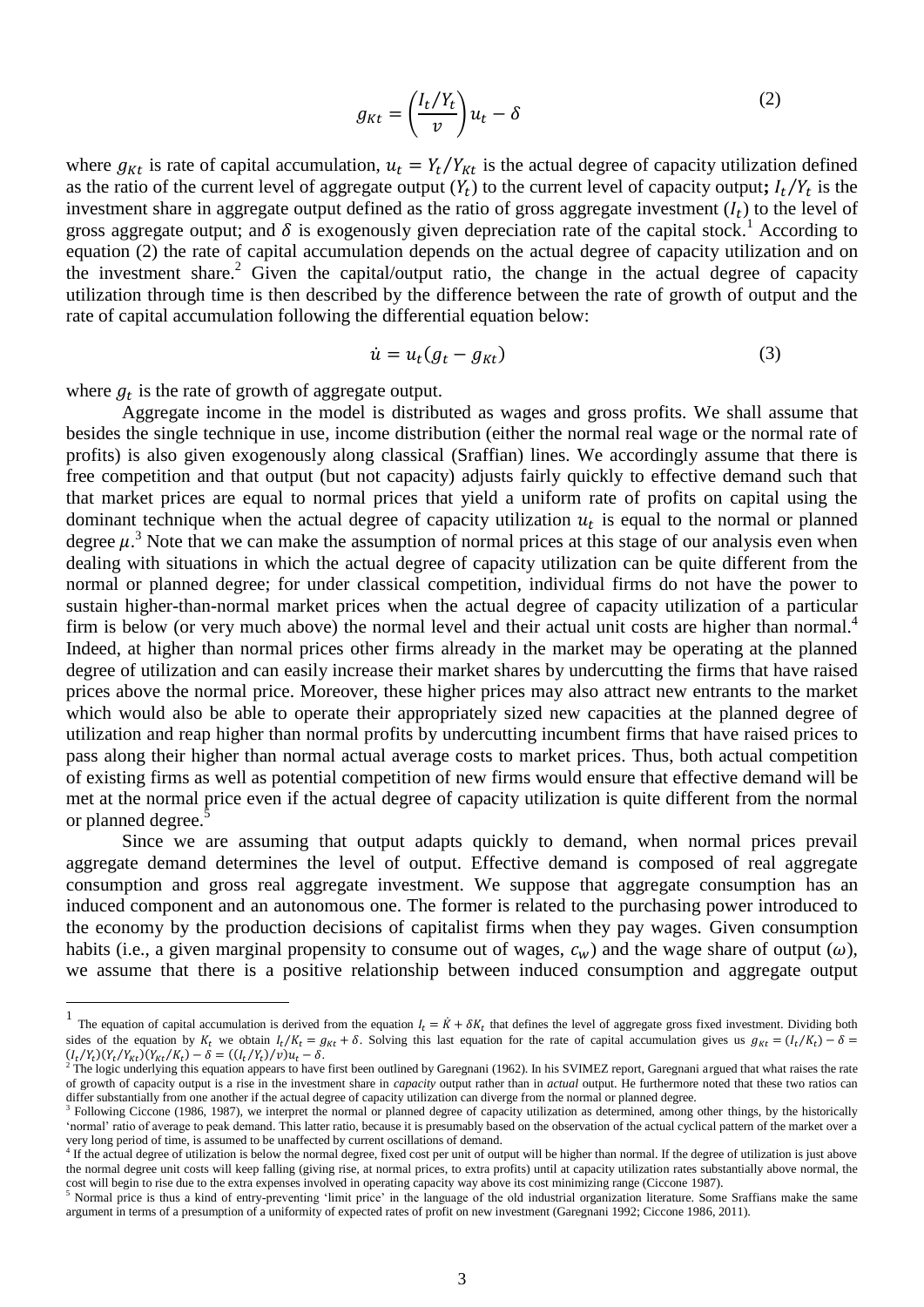regulated by the marginal propensity to consume out of income  $c = c_w \omega$  (with  $0 < c < 1$ , since  $0 <$  $c_w \le 1$  and  $0 < \omega < 1$ ). In order to simplify the analysis of the model, we suppose that all wages are expended in consumption (i.e.  $c_w = 1$  and, hence,  $c = \omega$ ). On the other hand, the autonomous component  $Z_t$  is that part of aggregate consumption financed by credit and, therefore, unrelated to the current level of output resulting from firms' production decisions.

We further assume that firms undertake all investment expenditures in the economy (i.e., we abstract from residential investment) and that the level of aggregate investment is an induced expenditure according to the following expression

$$
I_t = hY_t \tag{4}
$$

where  $h$  (with  $0 \leq h < 1$ ) is the marginal propensity to invest of firms, which we *provisionally* assume to be determined exogenously.

Since we are thinking of a demand-led system, we assume that the marginal propensity to spend  $c + h$  is strictly lower than one (if it was equal to one, Say's Law would obtain). <sup>6</sup> We must also assume that there is a positive level of autonomous consumption, otherwise no positive level of output could be profitably sold.

The demand-determined level of output in a long-period position is:

$$
Y_t = \left(\frac{1}{s-h}\right) Z_t \tag{5}
$$

where  $s = 1 - \omega$  is the given aggregate marginal propensity to save and the term within the parenthesis is the supermultiplier that captures the effects on the level of output associated with both induced consumption and investment.<sup>7</sup>

Given the existence of autonomous consumption expenditures, we have that the marginal propensity to save does not determine the actual saving ratio (the average propensity to save) in this simple framework. The saving ratio is instead determined by and is equal to the marginal propensity to invest:

$$
\frac{S_t}{Y_t} = s - \frac{Z_t}{Y_t} = sf = \frac{I_t}{Y_t} = h
$$
\n<sup>(6)</sup>

where  $f_t = I_t/(I_t + Z_t)$  is what Serrano (1995b) called 'the fraction', the ratio between the average and the marginal propensities to save  $f_t = (S_t/Y_t)/s^8$ . With positive levels of autonomous consumption (i.e.,  $Z_t > 0$ , it follows that  $f_t < 1$  and  $S_t/Y_t < s$ . Therefore, the given marginal propensity to save defines only the upper limit to the value of the saving ratio of the economy corresponding to a given marginal propensity to save. In this case, the saving ratio depends not only on the marginal propensity to save but also on the proportion between autonomous consumption and investment. Thus, an increase (decrease) in the levels of aggregate investment in relation to autonomous consumption leads to an increase (decrease) in the saving ratio. As a result, the existence of a positive level of autonomous consumption is sufficient to make the saving ratio an endogenous variable.

In this context, for a given level of income distribution (and consumption habits) and, hence, a given marginal propensity to save, the given marginal propensity to invest  $h$  (equal to the investment share of output) uniquely determines the saving ratio of the economy. Hence, an exogenous increase

<sup>&</sup>lt;sup>6</sup>Neo-Kaleckians call this assumption 'Keynesian stability' (see, for example, Lavoie, 2014; Allain 2014). But in fact it is much more than that. It is actually what we mean when we say that output is demand-determined. For if the marginal propensity to spend were equal to one and there no autonomous demand we would have Say's Law and if the marginal propensity to spend was lower than one but with no autonomous demand the economy would collapse and output would fall to zero (see Serrano 1995a; López and Assous 2010, chapter 2). Neo-Kaleckians like to distinguish such 'Keynesian stability' from 'Harrodian instability' due to induced investment accelerator effects. This distinction is much less useful than it may appear to be, for as we shall see the latter type stability also depends crucially on the aggregate marginal propensity to spend being lower than one when the economy is in the vicinity of the equilibrium position.

<sup>7</sup> On the marginal propensity to consume, see Serrano (1995a); on the (not fully adjusted) long-period supermultiplier with a given marginal propensity to invest, see Cesaratto, Serrano and Stirati (2003). Note that equation (5) can determine the level of output only if  $u_t < 1$ . So for all  $t > 0$  we must have  $Y_{Kt} > Y_t$ =  $[1/(s-h)]Z_t$  and, therefore,  $Z_t \leq [ (s-h)/v]K_t$ . That is, the level of output determined by effective demand is restricted by the level of capacity output for given values of s, *h* and *v*.

<sup>&</sup>lt;sup>8</sup> According to (6), if there were no autonomous consumption (i.e.,  $Z_t = 0$ ) then  $f_t = 1$  and  $S_t/Y_t = s$ . That is, the marginal propensity to save determines the savings ratio. Note also that, in this extreme case the equilibrium between aggregate demand and aggregate output with a given income distribution also implies the endogenous determination of the investment share of output by the marginal propensity to save.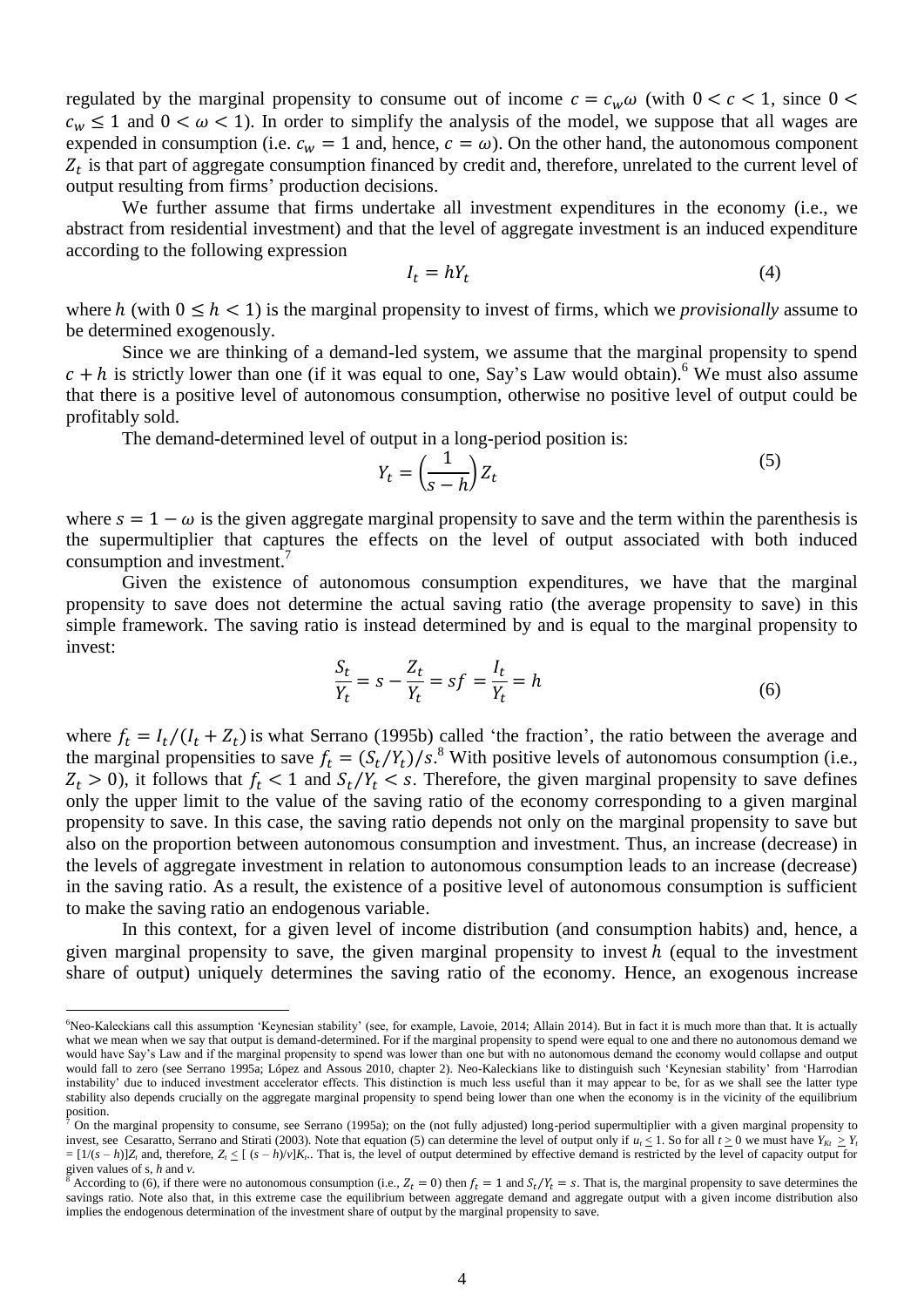(decrease) in the investment share of output in relation to the marginal propensity to save would raise (reduce) the fraction  $f$ , and, therefore, would cause a decrease (increase) in the ratio of autonomous consumption to output  $Z_t/Y_t$  and an increase (decrease) in the saving ratio.

Now let us suppose that autonomous consumption grows at an exogenously determined rate  $g<sub>Z</sub> > 0$ . Since the marginal propensities to consume and to invest are given exogenously, the supermultiplier is also exogenous and constant. Therefore, aggregate output, induced consumption and investment grow at the same rate as autonomous consumption. The capital stock also tends to grow at this same rate since the growth rate of gross investment governs its trend rate of growth.<sup>9</sup> Thus, starting from any given investment share of output  $h$ , if initially the growth of demand is equal to the growth of the capital stock, the actual degree of utilization will remain constant over time. On the other hand, if initially the rate of growth of demand is higher (lower) than the rate of growth of the capital stock then the growth of the capital stock will increase (decrease) towards the rate of growth of demand (since a given *h* implies that gross investment is growing at the same rate as demand). In the context of our model with a given marginal propensity to invest, this implies that capacity output tends to grow at the same rate as autonomous consumption. Moreover, the actual degree of capacity utilization will tend to a constant value as can be calculated from equation (3) above and its trend level can be determined using equation (2) as follows: 10

$$
u^* = \frac{v(g_Z + \delta)}{h} \tag{7}
$$

According to equation (7) above, given the marginal propensity to invest *h*, a higher (lower) rate of growth of autonomous consumption leads to a permanently higher (lower) actual degree of capacity utilization. Moreover, for any exogenously given marginal propensity to invest, there is no reason why the actual degree of capacity utilization should tend to its normal or planned level. Therefore, in this simplified long-period supermultiplier model, the growth of productive capacity follows the growth of (autonomous consumption) demand, but the level of capacity may be quite different from the level of aggregate demand.

#### **1.2. The fully adjusted positions and the supermultiplier**

 $\overline{a}$ 

Let us now move on to the analysis of the slower, but always present, competitive tendency of capacity to adjust to demand. From what we saw above (equation (7)), we know that given the growth rate of autonomous consumption, a higher (lower) propensity to invest will lead to a permanently lower (higher) actual degree of capacity utilization. Therefore, changes of the marginal propensity to invest would appear in principle to allow the adjustment of the actual degree of capacity utilization to its normal or planned level.

In order to analyze the adjustment of capacity to demand we now add to the model a rule for the changes of the marginal propensity to invest. We will use the simplest possible (and yet not unreasonable) rule. We will assume that the process of inter-capitalist competition will lead to a tendency for the growth rate of aggregate investment to be higher than the rate of growth of demand (and hence of output) whenever the actual degree of capacity utilization is above its normal or planned level and *vice-versa*. Competition would ensure that firms as a whole will be pressed to invest in order to ensure they can meet future peaks of demand when the degree of utilization is above the normal or planned degree and the margins of spare capacity are getting too low. Conversely, firms will not want to keep accumulating costly unneeded spare capacity when the actual degree of capacity utilization remains below the profitable normal or planned level.

We shall also assume that such endogenous changes in the marginal propensity to invest are gradual rather than drastic and therefore compatible with the view expressed in the principle of the

<sup>9</sup>The fact that the rate of growth of the stock of capital follows the rate of growth of gross investment can be shown as follows. From the definitional equation  $I_t = \dot{K} + \delta K_t$  we can obtain the differential equation  $\dot{g}_K = (g_{Kt} + \delta)(g_{It} - g_{Kt})$  relating the rate of growth of the flow of gross investment to the rate of capital accumulation. From this differential equation it can be seen that, if initially the rate of capital accumulation is different from the rate of growth of investment, the rate of capital accumulation begins to move towards the rate at which investment grows. We can also see that the rate of capital accumulation only constant when it becomes equal to the given rate of growth of gross investment.

<sup>&</sup>lt;sup>10</sup> From equation (2) we can write the actual degree of capacity utilization as  $u_t = v(g_{kt} + \delta)/h$ . But since  $g_{kt}$  converges to  $g_z$ , the actual degree of utilization tends to the value described in equation(7).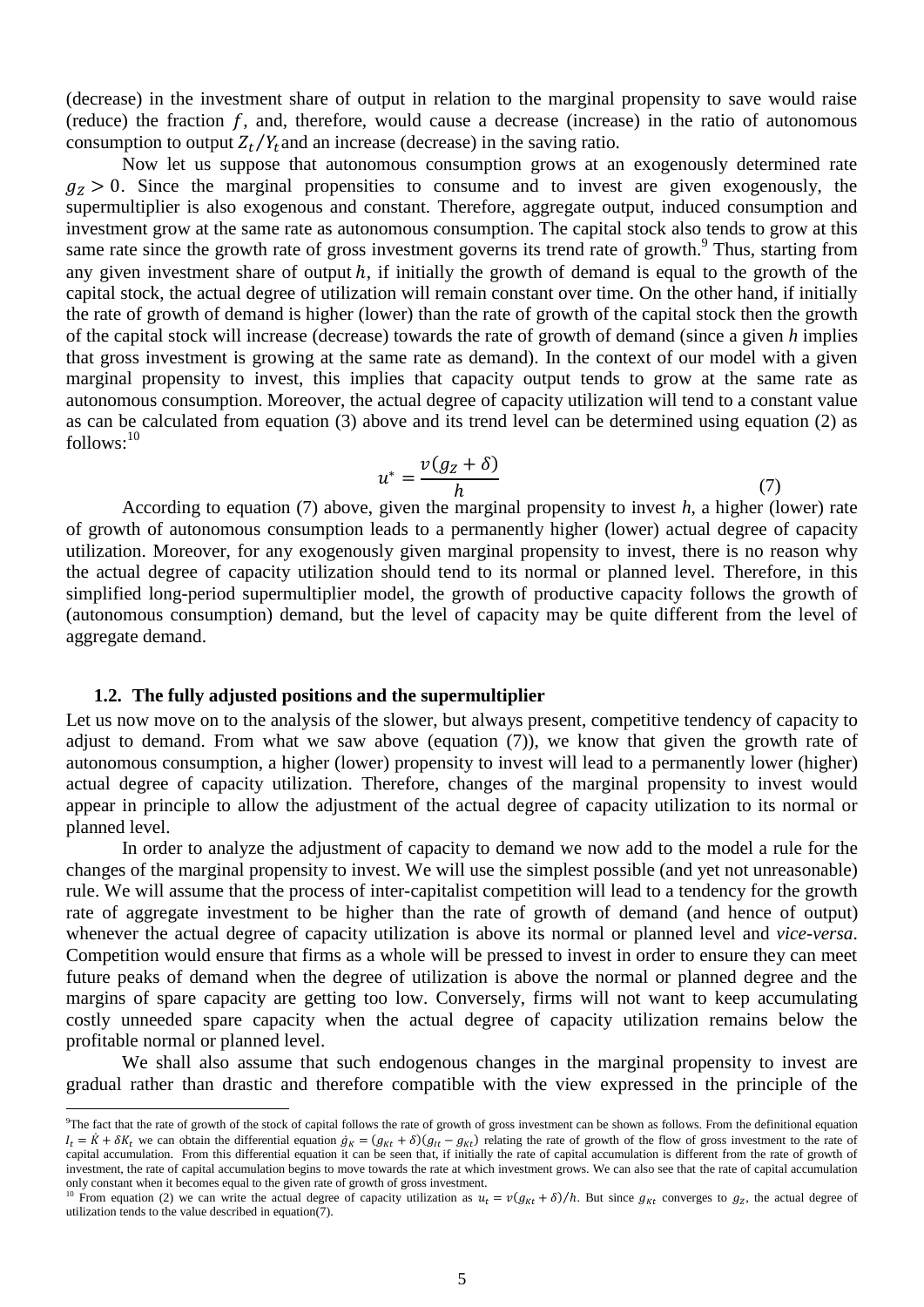adjustment of the capital stock associated with *flexible* accelerator models of induced investment. Thus, in our version of the flexible accelerator investment function the marginal propensity to invest changes as follows: 11

$$
\dot{h} = h_t \gamma (u_t - \mu) \tag{8}
$$

where  $\mu$  is the normal degree of capacity utilization discussed above (with  $0 < \mu < 1$ ), and  $\gamma > 0$  is a parameter that measures the reaction of the growth rate of the marginal propensity to invest to the deviation of the actual degree of utilization  $u_t$  from the normal or planned level  $\mu$ . From equations (4) and (8) we can see that the growth rate of investment  $g_{It}$  is then given by the following expression:

$$
g_{lt} = g_t + \gamma (u_t - \mu) \tag{9}
$$

Given our investment function we can obtain the following equation for the growth rates of aggregate output/demand:<sup>12</sup>

$$
g_t = g_z + \frac{h_t \gamma (u_t - \mu)}{s - h_t} \tag{10}
$$

Equation (10) shows that when the actual and normal degrees of capacity utilization are different, the rate of growth of output and demand is determined by the rate of expansion of autonomous consumption plus the rate of change of the supermultiplier given by the second term on the right-hand side of the equation.

Let us now substitute equations (10) and (2) into equation (3). From the combination of the resulting equation and equation (8) we obtain a system of two first order nonlinear differential equations in two variables, the share of investment  $h$  and the actual degree of capacity utilization  $u$ , which we present below:

$$
\dot{h} = h_t \gamma (u_t - \mu) \tag{8}
$$

$$
\dot{u} = u_t \left( g_Z + \frac{h_t \gamma (u_t - \mu)}{s - h_t} - \left( \frac{h_t}{v} \right) u_t + \delta \right) \tag{11}
$$

We will use the above system to develop the analysis of our fully adjusted version of the supermultiplier growth model.

## *1.2.1. The Fully Adjusted equilibrium*

 $\overline{a}$ 

The equality between actual and normal degrees of capacity utilization characterizes the fully adjusted position of the economy according to the supermultiplier model. Setting  $u_t = u^* = \mu$  in equation (8) we obtain  $\dot{h} = 0$ , and since  $\mu$  is constant we also have  $\dot{u} = 0$ . Thus, if  $u_t = u^* = \mu$  then  $\dot{h} = \dot{u} = 0$  and we can verify that the fully adjusted position is an equilibrium of the supermultiplier model represented by the system comprising equations (8) and (11).

From equations (9) and (10) we can also verify that in the fully adjusted position of the supermultiplier model the growth rates of output, demand and investment are equal to the growth rate of autonomous consumption. Moreover, since  $\dot{u} = 0$  and  $\mu > 0$  then, from equation (3), the rate of capital accumulation is equal to the growth rate of output. Hence, in the fully adjusted position we have  $g_K^*$  =  $g_l^* = g^* = g_z$ . That is, the growth rate of autonomous consumption determines the equilibrium growth rates of the capital stock, investment and output and demand. The model generates an equilibrium path where economic growth is consumption-led and normal utilization of productive capacity prevails.

 $11$  On the flexible accelerator investment function see Goodwin (1951), Chenery (1952) and Koyck (1954). We have elsewhere explored other specifications of a flexible accelerator induced investment function; see Cesaratto, Serrano and Stirati (2003), Serrano and Wilcox (2000), Serrano (2007), Serrano and Freitas (2007) and Freitas and Dweck (2010). The particular function used here was chosen as the simplest for the purpose at hand, i.e. the elucidation of the adjustment of capacity to demand; but the essential features of the stability conditions discussed below are basically the same for all these variants of the induced investment function.

<sup>&</sup>lt;sup>12</sup> The equation is deduced as follows. Taking the time derivatives of the endogenous variables involved in expression  $Y_t = Z_t + cY_t + h_tY_t$  and dividing both sides of the resulting equation by the level of aggregate output, we obtain  $g_t = cg_t + h_t g_t + h + (Z_t/Y_t)g_t$ . If  $Z_t/Y_t = s - h_t > 0$ , then we can solve the last equation for the rate of growth of aggregate output and demand, obtaining  $g_t = g_t + h/(s - h_t)$ . Finally, we can substitute the right-hand side of equation (8) in the second term on the right-hand side of the last equation, which gives us equation (10).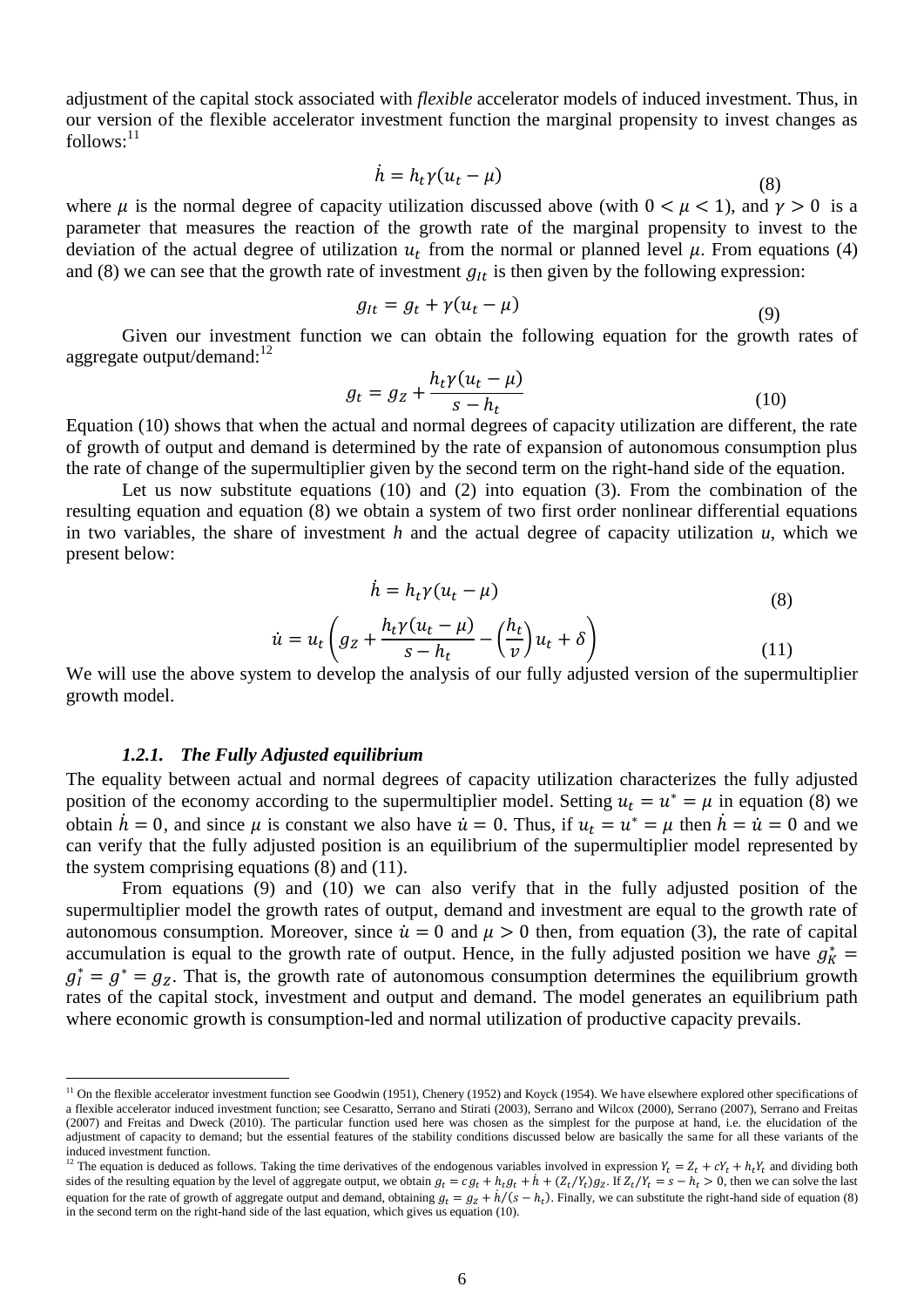The last result shows that, according to the model, the growth of autonomous consumption drives the pace of capital accumulation and, therefore, the growth of productive capacity. Thus it is able to represent a sustainable process of demand-led growth. Such a result is compatible with the maintenance of a normal or planned degree of capacity utilization throughout the equilibrium path because the investment share of output (i.e., the marginal propensity to invest) assumes a required value  $h^*$  given by:

$$
h^* = \frac{\nu}{\mu}(g_Z + \delta) \tag{12}
$$

The required investment share is uniquely determined by the rate of growth of autonomous consumption, the technical capital/output ratio, the normal degree of capacity utilization and the rate of depreciation.

The maintenance of the equilibrium between aggregate output and demand in the fully adjusted position of the model requires the endogenous determination of the saving ratio (or average propensity to save). As we mentioned above, the endogeneity of the saving ratio in the model is a consequence of the hypothesis of the existence of a positive level of autonomous consumption. Actually, the latter makes it possible for the fraction  $f_t = h_t/s$  to change its value according to the modifications of the investment share of output. As a result,  $Z_t/Y_t = s(1 - f_t) = s - h_t$ , the ratio of autonomous consumption to aggregate output can change, making the saving ratio an endogenous variable and allowing its adjustment to the investment share of output. In fact, along the equilibrium path of the model, once the investment share is determined we can obtain the equilibrium values of the fraction, of the aggregate autonomous consumption/output ratio and, accordingly, of the equilibrium value of the saving ratio as follows

$$
f^* = \frac{h^*}{s} = \frac{\frac{v}{\mu}(g_Z + \delta)}{s} \tag{13}
$$

$$
\left(\frac{Z_t}{Y_t}\right)^* = s(1 - f^*) = s - h^* = s - \frac{\nu}{\mu}(g_Z + \delta)
$$
\n(14)

and

 $\overline{a}$ 

$$
\left(\frac{S_t}{Y_t}\right)^* = s - (Z_t/Y_t)^* = sf^* = h^* = \frac{\nu}{\mu}(g_Z + \delta)
$$
\n(15)

We saw that the equilibrium investment share of output is positively related to the equilibrium rate of growth of output. Thus, given income distribution (and, therefore, the marginal propensity to save), according to equations (13), (14) and (15), a higher (lower) equilibrium rate of economic growth entails, on the one hand, higher (lower) equilibrium values of the fraction and of the saving ratio, and, on the other, a lower (higher) equilibrium value of the autonomous consumption/output ratio.

Finally, by introducing the required level of the investment share *h \** in equation (5) we obtain the fully adjusted (final equilibrium) level of output:

$$
\frac{\mu K}{\nu} = Y_t^* = Y_t = \left(\frac{1}{s - \frac{\nu}{\mu}(g_Z + \delta)}\right) Z_t \tag{16}
$$

Equation (16) shows that at each moment  $t$  the level of autonomous consumption and the fully adjusted (final equilibrium) level of the supermultiplier (the term in parenthesis) determine the levels of output of the fully adjusted positions (final equilibria) towards which the economy is slowly gravitating.<sup>13</sup> Thus, contrasting with the situation represented by the model in the long-period position, in the fully adjusted positions not only aggregate output but also the levels of capacity output and the capital stock adjust to the levels of aggregate demand.

<sup>&</sup>lt;sup>13</sup> In terms of the old long-period method the fully adjusted position is thus a classical 'secular' rather than a long-period position (Ciccone 1986) just as a Solow steady state is a secular not a long-period neoclassical equilibrium path. In the terms of the recent neo-Kaleckian literature the fully adjusted equilibrium is a type of 'final equilibrium' and the long-period position would be a 'medium- run equilibrium' (see Lavoie 2014).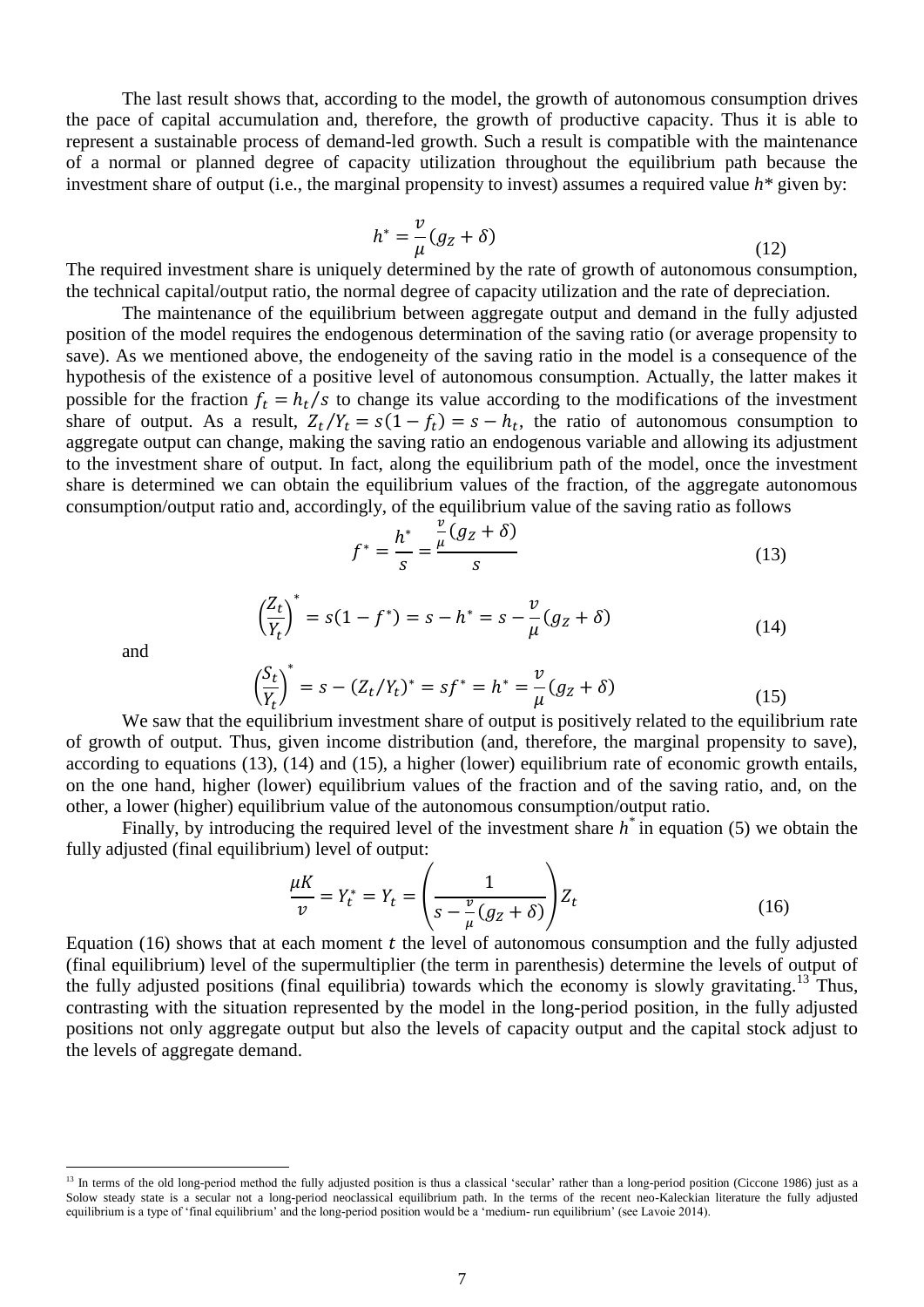#### *1.2.2. The tendency towards the Fully Adjusted Position*

Let us now look at the stability of the fully adjusted position to see if the long-period positions of the economy tend to move towards it. There are two conditions for this process of adjustment to occur. First, the investment share of output must be susceptible to change via the influence of the competitive process over capitalist investment decisions. This is guaranteed by the existence of an autonomous consumption component of aggregate demand, which allows the proper adjustment of the saving ratio. In fact, from equations (9) and (10) we can obtain the following relations:

$$
g_{It} \gtrless g_t \gtrless g_z \text{ as } u_t \gtrless \mu
$$

According to them, if the actual degree of capacity utilization is above (below) the normal level the marginal propensity to invest increases (decreases). At the same time, the saving ratio  $(S_t/Y_t = sf_t)$  also increases (decreases) because the growth rate of investment is higher (lower) than the growth rate of autonomous consumption and, therefore, the fraction  $f_t = I_t/(I_t + Z_t)$  increases (decreases) while the marginal propensity to save is constant. These changes in the investment share of output in response to deviations from the normal degree of capacity utilization are necessary for the adjustment of capacity to demand and the corresponding tendency towards a fully adjusted position of the model. However, they are not sufficient to assure such a result since the intensity of the adjustment must also be considered. The latter point leads us to the condition discussed below.

The second condition is that the marginal propensity to invest changes *gradually* as a response to deviations of capacity utilization from its planned degree. The latter is required to assure that the value of the marginal propensity to spend remains lower than one throughout the process of convergence to the fully adjusted position. The reason for that is quite simple. Given that empirically it is plausible that normal technical capital/output ratios for fixed capital tend to be greater than one, an immediate and full reaction of induced investment that tried to adjust capacity fully and immediately to any current deviation from normal utilization (what is known as a 'rigid accelerator') would certainly lead to a marginal propensity to invest greater than one. Since the marginal propensity to consume is positive, the overall marginal propensity to spend in the vicinity of the fully adjusted position would be much greater than one, implying that any positive level of autonomous expenditure would endogenously generate an infinite demand stimulus, and any fall in output would induce the collapse of the economy. Such drastic adjustment however is highly unrealistic, both because of the durability of fixed capital (which means that producers want normal utilization only on average over the life of equipment and not at every moment) and also because producers know that demand fluctuates a good deal and therefore do not interpret every fluctuation in demand as indicative of a lasting change in the trend of demand.<sup>14</sup> The precise meaning of this second sufficient condition is that the aggregate marginal propensity to spend in the vicinity of the fully adjusted position must be lower than one (see Freitas & Serrano (2015) for the proof). Therefore we assume that:

$$
c + \frac{\nu}{\mu}(g_Z + \delta) + \gamma \nu < 1\tag{17}
$$

We can interpret (17) as an expanded marginal propensity to spend that besides the final equilibrium propensity to spend  $(c + \frac{v}{a})$  $\frac{\partial}{\partial \mu}(g_z + \delta)$ ) includes also a term (i.e.,  $\gamma \nu$ ) related to the behavior of induced investment outside the fully adjusted position. The extra adjustment term captures the fact that the investment function of the model is grounded in the capital stock adjustment principle (a type of flexible accelerator investment function) and that outside the fully adjusted trend path there must be room not only for the induced gross investment necessary for the economy to grow at its final equilibrium rate , but also for the extra induced investment responsible for adjusting capacity to demand. Thus, *ceteris paribus*, for a sufficiently low value of the reaction parameter  $\gamma$  the system described above is stable.

 $14$  This is the pattern of behavior underpinning the flexible accelerator model of investment.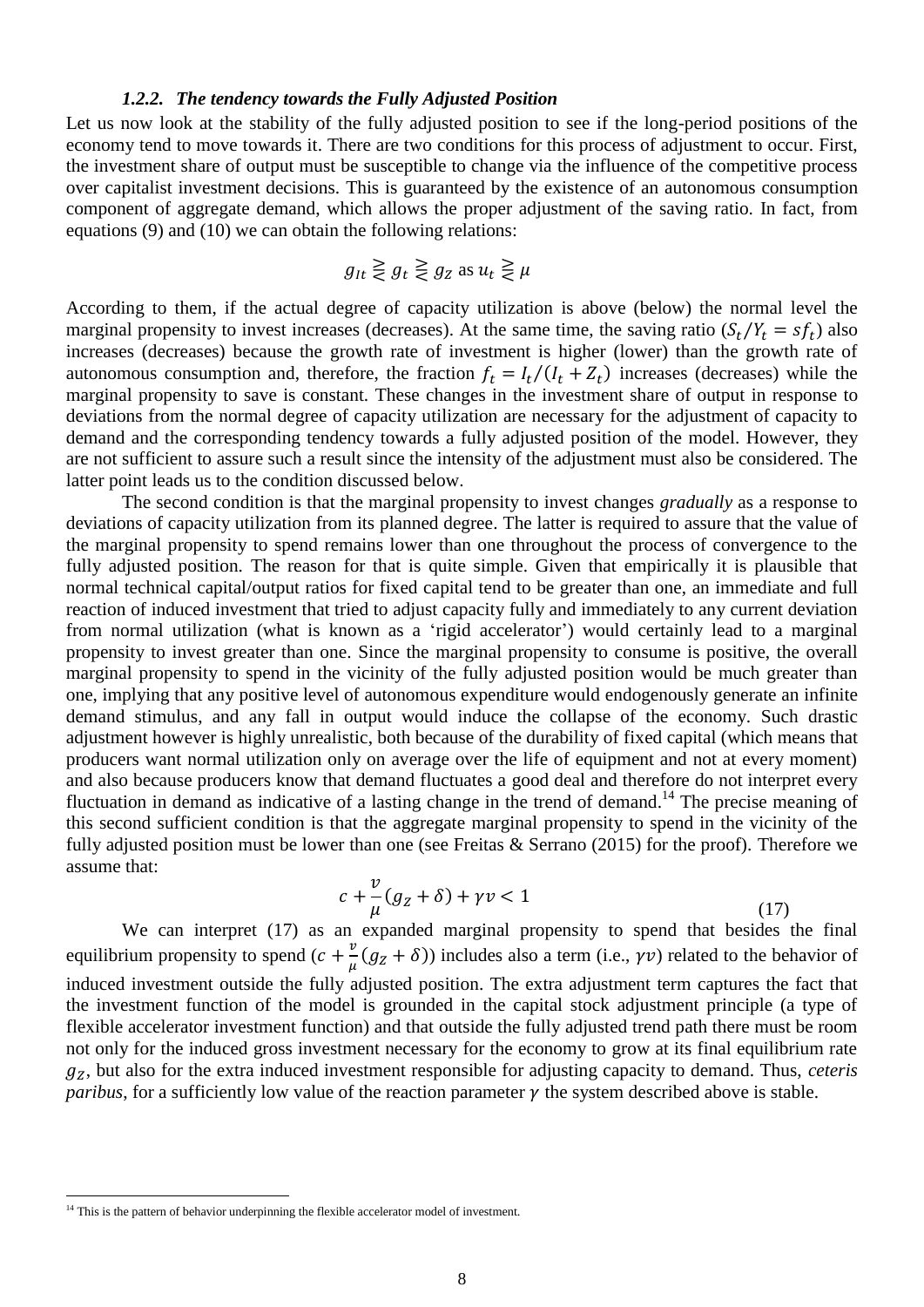# **1.2.3 Effects of changes in the rate of growth of autonomous consumption and in income distribution**

We can now analyze the impact on the fully adjusted (final equilibrium) positions of changes in the growth rate of autonomous consumption (i.e.,  $g_z$ ) and in income distribution (i.e. the wage share  $\omega$ ), assuming that the fully adjusted equilibrium is stable both before and after the change.

As we saw above, according to the supermultiplier growth model, the rate of growth of autonomous consumption determines the trend rate of growth of output/demand (i.e.,  $g^*$ ). So an increase (a decrease) in the rate of growth of autonomous consumption causes an increase (a decrease) in the trend rate of growth of output/demand. Therefore changes in  $g_z$  have a *growth effect* on  $g^*$ . We also have seen that  $g_z$  determines the value of the rate capital accumulation in equilibrium (i.e.,  $g_K^*$ ). Hence a permanent rise (fall) in  $g_z$  causes a permanent increase (decrease) in  $g_K^*$ . Since, according to the model, there is a tendency for the economy to converge towards normal capacity utilization, this *growth effect* of  $g<sub>Z</sub>$  on  $g<sub>K</sub>^*$ occurs through the effect of  $g<sub>Z</sub>$  on the equilibrium level of the investment share of output (i.e.,  $h<sup>*</sup>$ ). In fact, from Equation (12) we can see that the there is a positive relationship between  $g<sub>Z</sub>$  and  $h<sup>*</sup>$ , such that a permanent increase (fall) in  $g<sub>Z</sub>$  has a positive (negative) *level effect* on  $h^*$ . Moreover, from Equations (13) to (15) we can observe that a rise (fall) in  $g<sub>Z</sub>$  has, on the one hand, a positive (negative) *level effect* on the equilibrium value of the fraction (i.e.,  $f^*$ ) and on the equilibrium level of the saving ratio (i.e.  $(S_t/Y_t)^*$  = sf<sup>\*</sup>) and, on the other, a negative (positive) *level effect* on the equilibrium level of the autonomous consumption to output ratio (i.e.,  $(Z_t/Y_t)^* = s(1 - f^*)$ ). Therefore, the supermultiplier growth model implies that there is a positive causal relationship running from the trend rate of growth of output/demand to the the investment share of output and the saving ratio. As argued above such a relationship is essential to the obtainment of the distinctive results of the Supermultiplier growth model, according to which an economy can be demand-led, while it mantains a tendency of the actual degree of capacity utilization to converge towards its normal level with a given income distribution.

Now let us look at the effects of changes in income distribution. First, our analysis of the steady state of the model has shown that the equilibrium rates of growth of output/demand and of the capital stock are independent from the value of the wage share. Hence, in the supermultiplier model there is no relationship between income distribution and the trend growth rate of output and demand. Next, since, as we just saw, a change in income distribution does not have a permanent growth effect, then equation (12) shows that a variation in income distribution does not have a permanent effect on the equilibrium value of the investment share of output.

Nevertheless, although a change in income distribution does not have a permanent growth effect, such a change does have a *level effect* over the equilibrium values of all non-stationary variables of the simplified supermultiplier growth model here presented. This is so because a change in income distribution affects, through its influence over the marginal propensity to save, the equilibrium value of the supermultiplier and, hence, the equilibrium value of aggregate output. So a change in the wage share has wage led output level effect. Indeed, as can be easily verified, an increase (decrease) in the wage share reduces (raises) the marginal propensity to save, which yields an increase (a decrease) in the equilibrium value of the supermultiplier and, accordingly, an increase (a decrease) in the equilibrium level of output.<sup>15</sup>

On the other hand, we know that, according to the supermultplier growth model, the investment share of output determines the saving ratio. Thus, there is no effect of a modification in income distribution on the saving ratio also. Note, however, that a change in income distribution does affect the marginal propensity to save. In fact, since the latter variable is equal to the profit share (i.e.  $s = 1 - \omega$ ), an increase (decrease) in the wage share would reduce (raise) the marginal propensity to save (i.e.  $ds = -d\omega$ ). But making use of equations (13) and (15) we can verify how this latter result is reconciled with the invariability of the saving ratio in relation to an income distribution change. Thus, given the

<sup>&</sup>lt;sup>15</sup> Note that, in this sense, the Supermultiplier growth model allows the extension of the validity of the paradox of thrift concerning the level of output to the context of analysis of the economic growth process.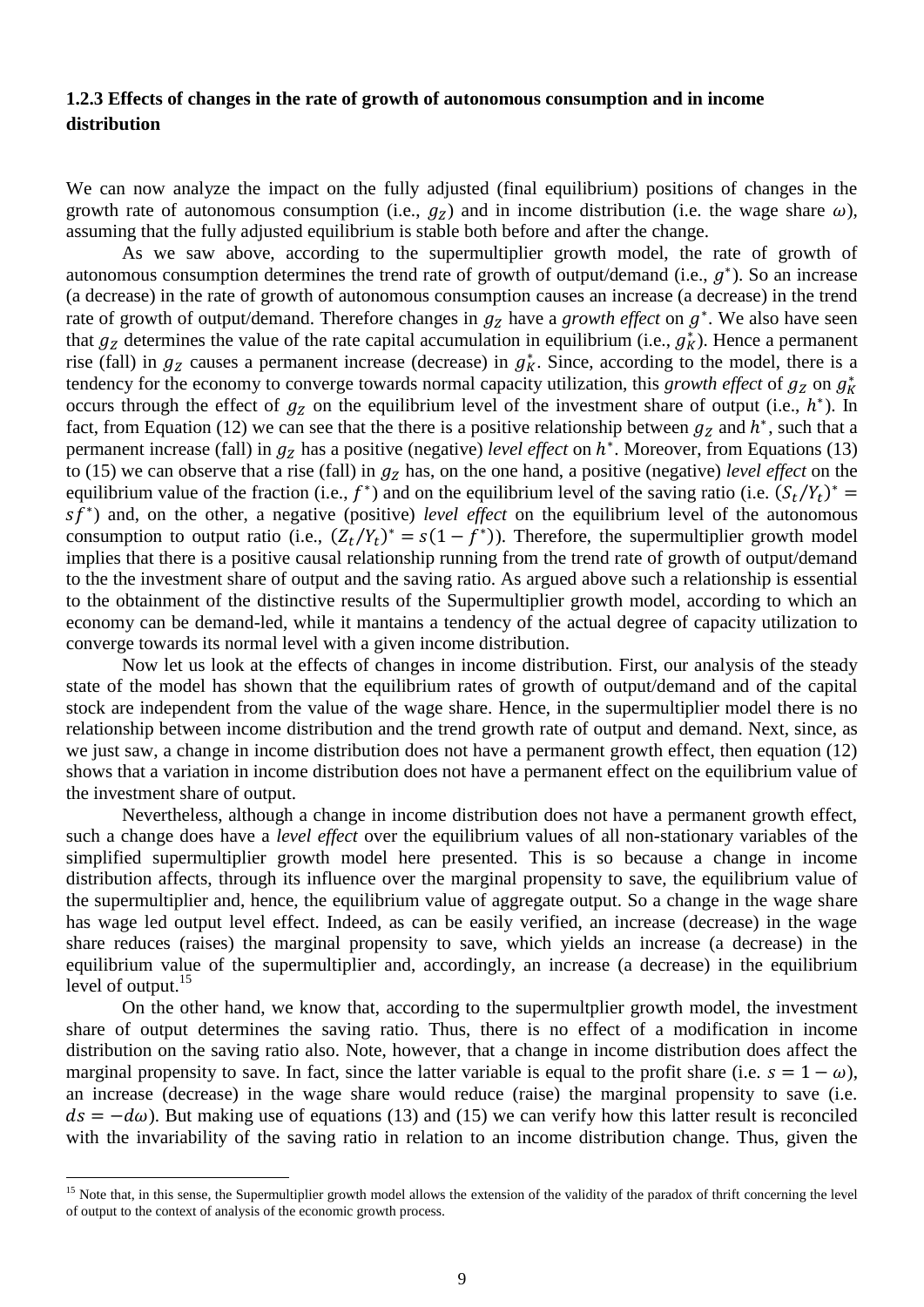value of the investment share of output, an increase (a decrease) in the marginal propensity to save leads to a fall (an increase) in the level of output that causes a decrease (an increase) in the fraction. This explains why the saving ratio is unaffected by change in income distribution (since  $h^* = sf^*$ ).

# **2. A Comparison with other heterodox closures<sup>16</sup>**

In this section we shall compare the main results obtained in our discussion of the Sraffian supermultiplier growth model with alternative heterodox growth models that also deal with the relationship between economic growth, income distribution and effective demand. More specifically, we will compare the supermultiplier, Cambridge and neo-Kaleckian growth models trying to point out their similarities and, more importantly, their main differences. The comparison will be made within the same simplified analytical context used in the discussion of the supermultiplier model. Thus, the following assumptions will be maintained: we have a closed capitalist economy without government; aggregate income is distributed in the form of wages and profits; the method of production in use requires a fixed combination of homogeneous labor input with homogeneous fixed capital to produce a single output; there is constant returns to scale and no technological progress; and there exists a permanent labor surplus. Moreover, as occurred in the case of the supermultipier model, the alternative growth models will be presented in their simplest form in order to facilitate the comparisons and to draw our attention to the different theoretical closures provided by each model.

#### **2.1. Cambridge growth models**

Let us start with Cambridge growth models. Maintaining the hypothesis of permanent labor surplus, the version of the Cambridge growth model presented here<sup>17</sup> supposes that the level of aggregate output is determined by the level of capacity output. So, contrary to the supermultiplier growth model, the equilibrium level of aggregate output is not determined by effective demand, but by the supply constraint associated with full utilization of productive capacity. That is, we have

$$
Y_t = Y_{Kt} = \frac{1}{\nu} K_t
$$

and thus

 $\overline{a}$ 

 $u^* = 1$ 

Also differently from the supermultiplier growth model, there is no autonomous consumption and, additionally to the consumption induced by the wage bill, there is also a component of aggregate consumption induced by total current profits. We retain the assumption that the propensity to consume out of wages  $c_w$  is equal to one (i.e.,  $c_w = 1$ ) and suppose that the propensity to consume out of profits  $c_\pi$ is a positive constant and has a value lower than one (i.e.,  $0 < c_{\pi} < 1$ ). Thus the consumption function is given by the following expression

$$
C_t = (\omega_t + c_\pi (1 - \omega_t)) Y_t
$$

where  $\omega_t + c_\pi (1 - \omega_t)$  is the marginal propensity to consume, which is equal to the average propensity to consume since there is no autonomous component in the consumption function. Moreover, in contrast to the supermultiplier growth model, aggregate investment is an autonomous expenditure in this version of the Cambridge model, and we suppose, for the sake of simplicity, that investment expands at an

 $16$ This section is based on and confirms the main findings contained in the more general comparative analysis presented in Serrano (1995b, chapter 3). See also Serrano and Freitas (2007), for an early discussion of the main differences between the supermultiplier, Cambridge and neo-Kaleckian growth models containing similar results to the ones here obtained.

 $\overline{1}$  See Robinson (1962). For similar formalizations of the Cambridge growth model see Dutt (1990 and 2011) and Lavoie (2014).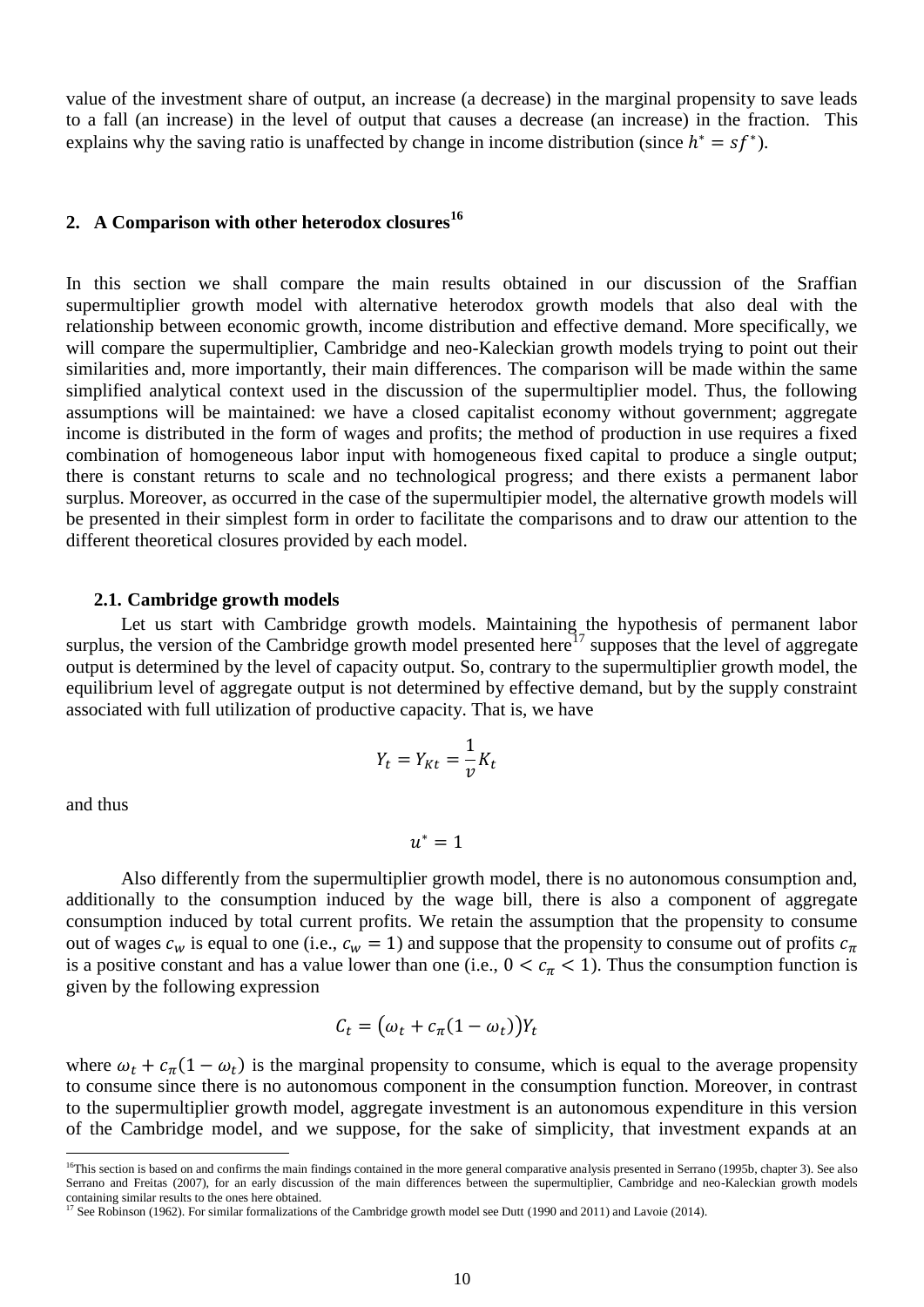exogenously determined rate  $g<sub>I</sub>$  >0. From these hypotheses we obtain the aggregate demand equation of the Cambridge model

$$
D_t = (\omega_t + c_\pi (1 - \omega_t)) Y_t + I_t
$$

Since aggregate output is determined by capacity output, the equilibrium between aggregate demand and output requires that the former adjusts to the latter. In the Cambridge model such an adjustment involves a change in the marginal propensity to consume through the modification of income distribution (i.e., of the wage share). Thus, according to the model, a situation of excess aggregate demand (supply) raises (reduces) the general price level and, with a relatively rigid nominal wage, it causes a decrease (increase) in real wages. So, given labor productivity, the excess aggregate demand (supply) causes a reduction (an increase) in the wage share  $\omega$  and, since  $0 < c_{\pi} < c_{w} = 1$ , it causes a decline (rise) in the marginal propensity to consume. Therefore, the adjustment implies a tendency for the establishment of an equilibrium between aggregate demand and supply at the level of output capacity (i.e. the level of potential output), which in equilibrium determines the level of aggregate demand.<sup>18</sup> At the same time, in equilibrium between aggregate demand and output capacity the model endogenously determines the income distribution between wages and profits. So, in the Cambridge model, the determination of a required level of income distribution allows the adjustment of aggregate demand to potential output, while in the supermultiplier growth model it is the appropriate change in the level of aggregate output that explains the adjustment of aggregate output to the level of aggregate demand.

Now, in equilibrium between aggregate output and aggregate demand, we have  $Y_t =$  $(\omega^* + c_\pi (1 - \omega^*)) Y_t + I_t$  and, thus

$$
S_t^* = s^* Y_t = s_{\pi} (1 - \omega^*) Y_t = I_t
$$

where  $s_{\pi} = 1 - c_{\pi}$  is the marginal propensity to save out of total profits. The last equation shows that, according to the Cambridge model, aggregate investment determines aggregate (capacity) savings, although, as we saw above, the level of potential output determines the level of real aggregate demand. Furthermore, dividing both sides of the last equation by the level of aggregate output, we have an expression relating the saving ratio to the investment share of output as follows

$$
\left(\frac{S_t}{Y_t}\right)^* = s^* = s_{\pi}(1 - \omega^*) = \frac{I_t}{Y_t}
$$

From the above equation we can see that in the Cambridge model the investment-output ratio determines the saving ratio  $s^* = s_{\pi}(1 - \omega^*)$ , a result shared with the supermultiplier growth model. But, since in the Cambridge model there is no autonomous consumption component, the marginal and average propensities to save are equal to each other. Hence, the burden of the adjustment of the saving ratio to the investment share relies on required modifications in the *marginal* propensity to save and, therefore, on appropriate changes in income distribution.

Let us now discuss the determination of the equilibrium level of the investment share of output. From the assumption of full capacity utilization, the growth rate of output is given by the rate of capital accumulation (i.e.,  $g_t = g_{Kt}$ ). Thus, if we have initially  $g_{Kt} < g_t (g_{Kt} > g_t)$ , then we also have  $g_t < g_t$  $(g_t > g_t)$ . It follows that the investment share of output would increase (decrease) and, according to

<sup>&</sup>lt;sup>18</sup>Note however that the adjustment mechanism based on endogenous modifications of income distribution only guarantees the adjustment of aggregate demand to the level of potential output and not necessarily the adjustment of the degree of capacity utilization to its full capacity level. As Kaldor (1955-6) argued in his seminal discussion of such adjustment mechanism, the latter can be viewed as an alternative to the usual Keynesian adjustment based on variations of the level of aggregate output leading to the equilibrium between aggregate output and demand. In the present version of the Cambridge growth model, the maintenance of a full utilization of capacity resulting from the operation of the adjustment mechanism involving changes in income distributions is a consequence of the assumption that the binding supply constraint in the economy is the availability of capital. If the operative supply constraint were the full employment of the labor force, then the adjustment of aggregate demand to potential output based on endogenous changes in income distribution would not guarantee the full (or the normal) utilization of the available capital stock. In Kaldor's full employment growth models (c.f. Kaldor, 1957, 1958 and 1962) the investment function is responsible for the adjustment of the degree of capacity utilization. For an analysis of this role of the investment functions in Kaldor's full employment growth models see Freitas (2002, chapter 2; and 2009) and Palumbo (2009, pp. 343-345).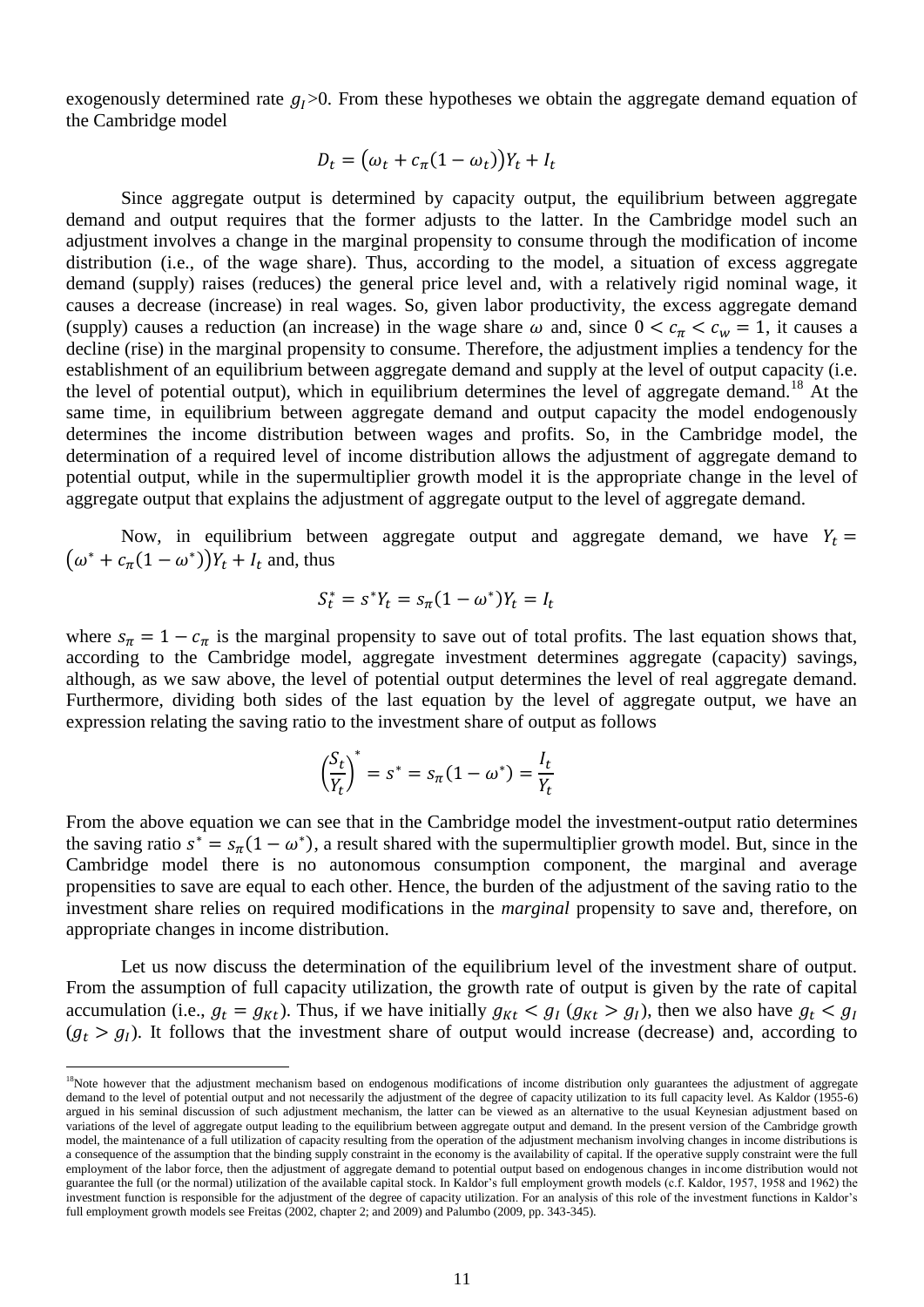equation (2) and with the degree of capacity utilization constant, the rate of capital accumulation would increase (decrease). Eventually this type of adjustment leads to the convergence of the rate capital accumulation to the investment growth rate.<sup>19</sup> Therefore in the equilibrium path of the model we have

$$
g^*=g_K^*=g_I
$$

Substituting this last result in equation (2), solving for the investment share of output and recalling that  $u^* = 1$ , we have the equilibrium value of the investment share given by

$$
\left(\frac{I_t}{Y_t}\right)^* = \nu(g_I + \delta)
$$

Thus, according to the Cambridge growth model, a higher (lower) rate of growth of investment implies higher (lower) equilibrium growth rates of capacity output and output. Moreover, with a constant capacity utilization rate, this result is possible because the equilibrium level of the investment share is positively related to the growth rate of investment and, therefore to the equilibrium growth rates of output and capacity output. This last result is shared by the supermultiplier growth model although the process by which it is achieved is different from the process featured in the Cambridge growth model.

It is important to note, however, that the growth determining role of investment in the Cambridge model follows from its effect on productive capacity and *not* from its influence on aggregate demand. As we saw above, in the Cambridge growth model, the level of capacity output determines the level of aggregate demand. Thus, a higher (lower) growth rate of investment only causes a higher (lower) rate of output growth because it raises (reduces) the level of the investment share of output and, through this way, the pace of capital accumulation and the growth of capacity (or potential) output. Therefore, the Cambridge model displays, in fact, a supply (capacity) constrained pattern of economic growth, and hence, it is *not* a demand-led growth model.

Finally, we can substitute the expression for the equilibrium level of the investment share in the equation relating the investment share and the saving ratio. Doing so we can obtain the following result

$$
(1 - \omega^*) = \frac{\nu(g_I + \delta)}{s_\pi} \tag{18}
$$

The last equation shows us the determinants of the required level of income distribution in the Cambridge model. In particular, we can see that, given  $v$ ,  $\delta$  and  $s_{\pi}$ , a higher (lower) growth rate yields a higher (lower) profit share of output. Thus, according to the Cambridge growth model and in contrast with the supermultiplier model, there exists a theoretically necessary relationship between income distribution and economic growth, the profit share of output (the wage share) is positively (negatively) related to the rate of economic growth. In the Cambridge model, such relationship is necessary for obtaining a growth path characterized by the equilibrium between aggregate demand and aggregate output with a constant degree of capacity utilization. Therefore, the closure provided by the Cambridge model requires the endogenous determination of an appropriate level income distribution, which must be compatible with various combinations of the values of the model's exogenous variables and parameters.<sup>20</sup>

<sup>&</sup>lt;sup>19</sup> The adjustment process between the rate of capital accumulation and the expansion rate of investment can also be explained as follows. As we saw before,  $\dot{g}_{kt} = (g_{kt} + \delta)(g_{lt} - g_{kt})$ , so, since  $g_{lt} = g_t$ , if initially  $-\delta < g_{K0} \neq g_t$ , then the capital accumulation rate would converge to the investment growth rate because from the last differential equation we can verify that  $g_{Kt} \ge 0$  according to  $g_{It} \ge g_{Kt}$ .

<sup>&</sup>lt;sup>20</sup> Contrast equation (18) with equation (13) that represents the closure provided by the supermultiplier growth model.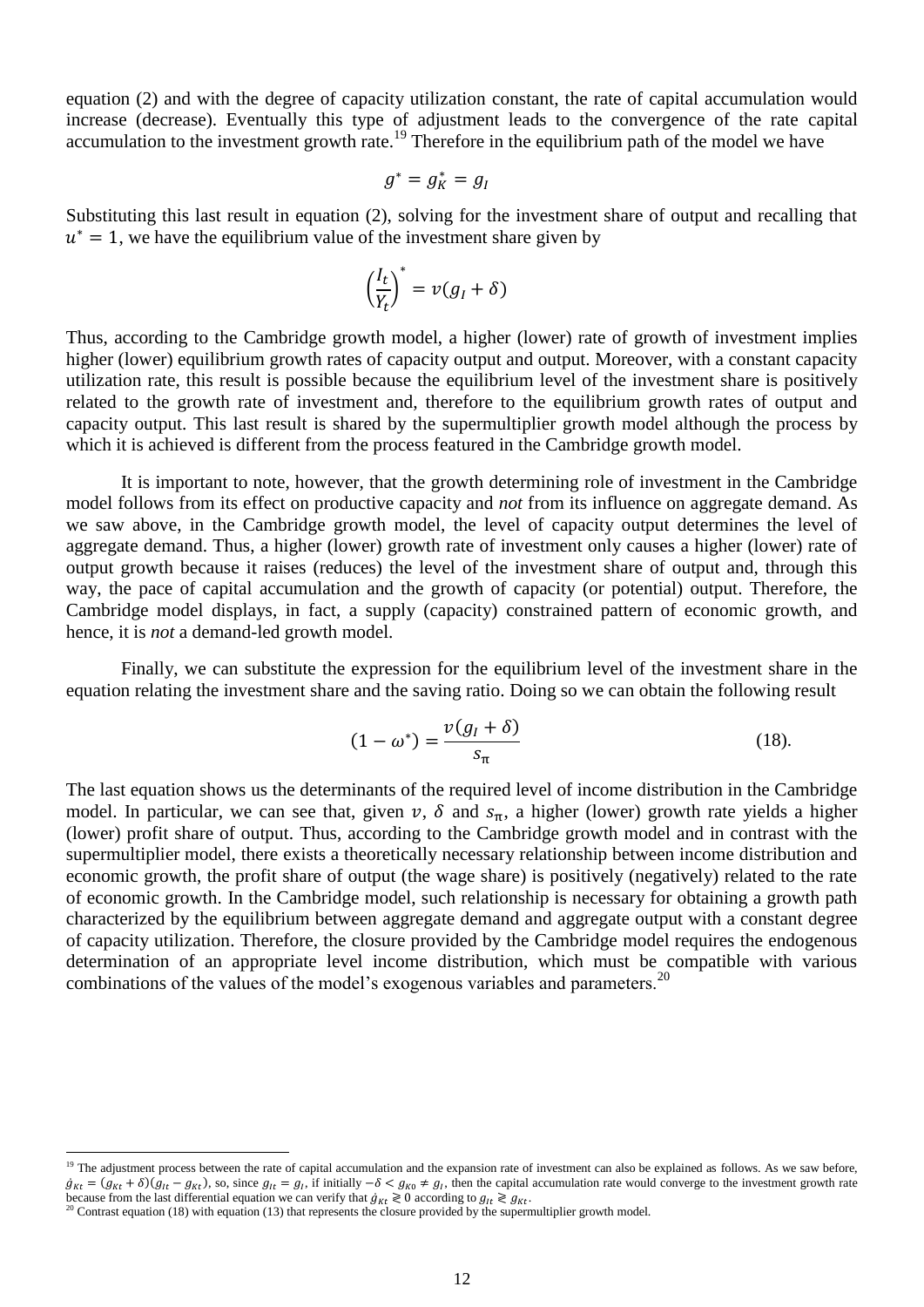### **2.2. Neo-Kaleckian growth models**

We shall now compare the supermultiplier and the neo-Kaleckian growth models.<sup>21</sup> Like in the supermultiplier model, in the neo-Kaleckian growth model the level of aggregate demand determines the equilibrium level of aggregate output. Also, as occurs with the supermultiplier model, income distribution is exogenously determined and, therefore, cannot be part of the adjustment mechanism that allows the existence of the equilibrium path as in the Cambridge model. However, contrarily to the supermultiplier model, aggregate investment is autonomous and grows at an exogenously determined growth rate  $q_l$ 0,<sup>22</sup> and also there is no autonomous component in aggregate consumption. In fact, in our representation of the basic neo-Kaleckian model we utilize the same specification for the consumption function used in the Cambridge model above. The only, but important, difference being that in the neo-Kaleckian model the wage share is exogenously determined and, accordingly, the marginal propensity to consume (equal to the average propensity to consume) is also an exogenous variable.

With these hypotheses, aggregate demand is given by the following expression

$$
D_t = (\omega + c_\pi (1 - \omega)) Y_t + I_t
$$

and in equilibrium between aggregate demand and output we have

$$
Y_t^* = \left(\frac{1}{s}\right)I_t = \left(\frac{1}{s_\pi(1-\omega)}\right)I_t
$$
\n(19).

According to the last equation aggregate investment is the main determinant of the equilibrium level of output. Further, given income distribution (i.e. the wage share), the value of the multiplier  $1/s =$  $1/(s<sub>\pi</sub>(1-\omega))$  is constant. Thus, in the neo-Kaleckian model, as can be verified from the last equation, the pace investment expansion determines the equilibrium output growth rate of the economy for a given level of income distribution. That is, we have

$$
g^*=g_I
$$

So like the supermultiplier growth model, the neo-Kaleckian model produces a demand-led growth pattern. But while in the supermultiplier model we have a consumption-led growth pattern, the neo-Kaleckian model generates an investment-led growth pattern.

From equation (19) we can also verify that

$$
S_t^* = sY_t^* = s_{\pi}(1 - \omega)Y_t^* = I_t
$$

and

 $\overline{a}$ 

$$
\frac{I_t}{Y_t^*} = \frac{S_t^*}{Y_t^*} = s = s_{\pi}(1 - \omega)
$$

Thus, according to the first of the two equations above, the level aggregate savings adjusts to the level of aggregate investment through the variation of the level of aggregate output, the only endogenous variable in the equation. Note however that, as we can verify from the second equation above, given  $s_{\pi}$  and  $\omega$ , the saving ratio, equal to the marginal propensity to save s, is exogenously determined and thus it determines the investment share of output in the neo-Kaleckian model. This feature of the model contrasts with the

 $^{21}$ These models descend from Kalecki (1971) and Steindl (1952 and 1979) original contributions. The modern neo-Kaleckian model was presented originally by Dutt (1984) and Rowthorn (1981). See also Dutt (1990) and Lavoie (2014) for a formalization and comparison of the neo Kaleckian model with alternative growth models. For a detailed survey of the literature, see Blecker (2002).

 $22$ Note that our presentation of the neo-Kaleckian model has some minor differences in relation to the usual presentation of these models. The main difference is that we specify the investment function in terms of the determinants of the investment growth rate, whilst the usual neo-Kaleckian specification is in terms of the determinants of the desired rate of capital accumulation. Observe that this difference doesn't affect the equilibrium values of the model's endogenous variables because, since by definition  $g_{tt} = g_{kt} + \dot{g}_{k}/(g_{kt} + \delta)$  and since, in equilibrium, we have  $\dot{g}_{k} = 0$ , then in equilibrium we obtain  $g_{t}^{*} = g_{k}^{*}$ . Moreover, as we shall see shortly, our specification of the investment function doesn't affect also the equilibrium stability condition. Therefore, we claim that nothing essential is altered by our specification of the investment function of the neo-Kaleckian model.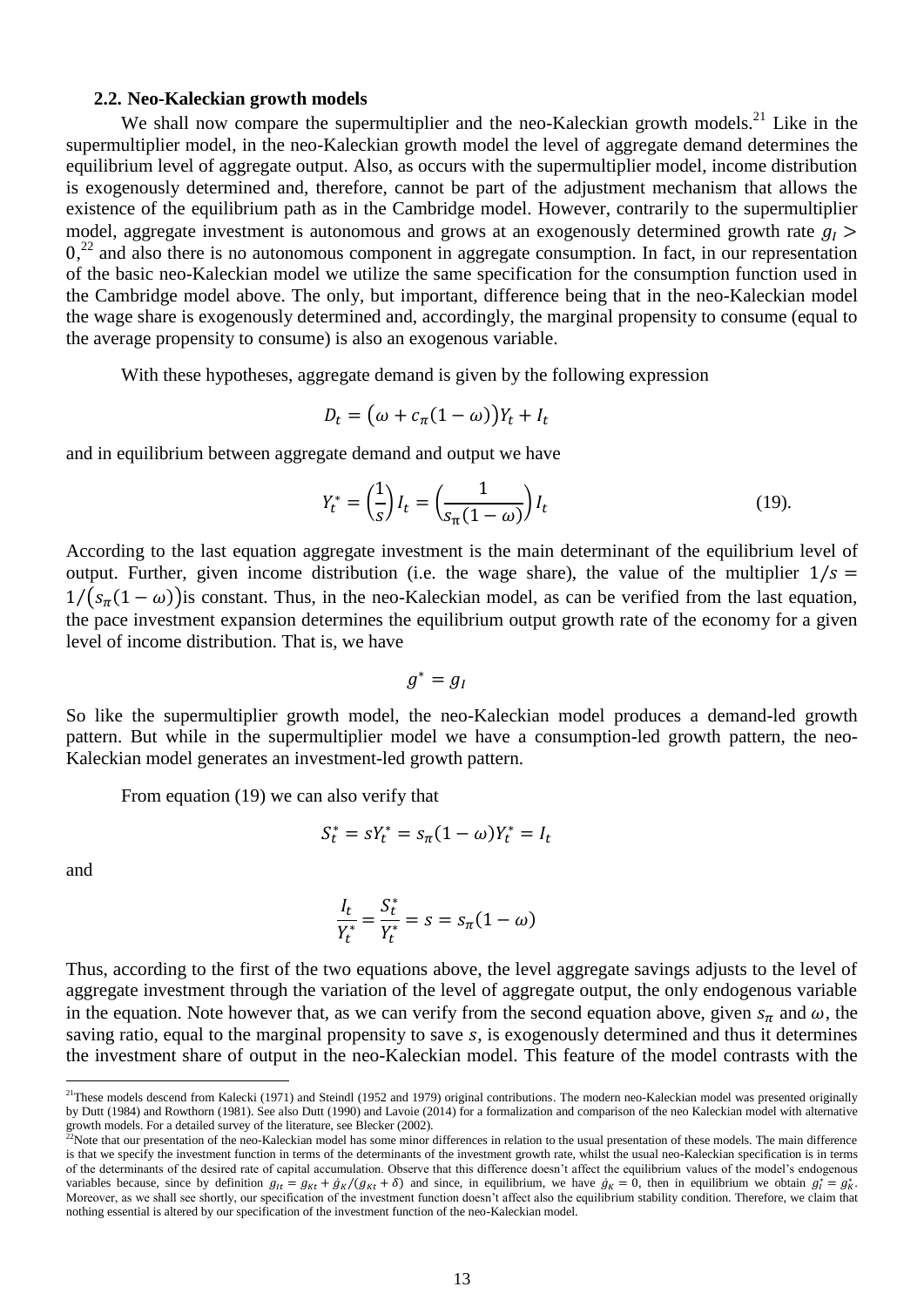related result obtained from the Cambridge and supermultiplier growth models. Indeed, as we pointed out before, in these latter models the investment share of output determines the saving ratio. In the Cambridge model this result follows from changes in income distribution and in the marginal propensity to save, whilst in the supermultiplier growth model the same result follows from the existence of an autonomous component in aggregate consumption which makes the saving ratio endogenous even though income distribution and the marginal propensity to save are given exogenously. In contrast, the neo-Kaleckian model assumes that income distribution (and thus the marginal propensity to save) is exogenously determined and that there is no autonomous consumption component, which implies, in combination with the other assumptions of the model, the exogeneity of the saving ratio.

Now, since the saving ratio is an exogenous variable and it determines the investment share of output, then the latter variable cannot be changed according to the requirements of the pace of economic growth. So, in contrast with the supermultiplier growth model, according to the neo-Kaleckian growth model, given income distribution, a change in the investment and output growth rates does not have any effect on the equilibrium value of the investment share of output. More importantly, from equation (2) we can verify that in the neo-Kaleckian model the rate of capital accumulation can only be reconciled with the output/demand growth rate if the degree of capacity utilization is properly adjusted. Indeed, since in the neo-Kaleckian model the saving ratio determines the investment share of output, then, according to equation (2), the rate of capital accumulation is given by

$$
g_{Kt} = \left(\frac{s_{\pi}(1-\omega)}{v}\right)u_t - \delta
$$

On the other hand, we saw that in the neo-Kaleckian model the growth rate of investment determines the equilibrium growth rate of output, so we have that  $g^* = g_I$ . Thus, using these results in equation (3), we obtain the following differential equation for the dynamic adjustment of the degree of capacity utilization

$$
\dot{u} = u_t \left( g_l - \left( \frac{s_\pi (1 - \omega)}{v} \right) u_t + \delta \right) \tag{20}
$$

The last equation shows that if the investment growth rate is higher (lower) than the rate of capital accumulation, then the degree of capacity utilization increases (declines) and this raises (reduces) the pace of capital accumulation. As a result, the capital accumulation rate converges to the investment growth rate through changes in the degree of capacity utilization. Therefore, in the equilibrium path of the neo-Kaleckian model we have

$$
g_K^* = g_I = \left(\frac{s_\pi(1-\omega)}{v}\right)u^* - \delta
$$

Now, solving the last equation for the equilibrium degree of capacity utilization we obtain

$$
u^* = \frac{v(g_I + \delta)}{s_\pi (1 - \omega)}
$$
(21)

Equation (21) shows the determinants of the required degree of capacity utilization  $u^*$  in the simplified version of the neo-Kaleckian model here presented. This latter rate is the one that reconciles the rate of capital accumulation with the pace of economic growth and, therefore, allows the existence of an equilibrium growth path in the model. Observe that, in its role as an adjusting variable, the equilibrium degree of capacity utilization has to able to assume any value between zero and one, however implausible it may be. Therefore the neo-Kaleckian model is not compatible with the related notions of planned spare capacity and normal (or desired) capacity utilization rate. Indeed, if we suppose the existence of a normal degree of capacity utilization, the closure provided by the model implies that it would be possible to have large and persistent deviations of the equilibrium degree of capacity utilization from its normal level and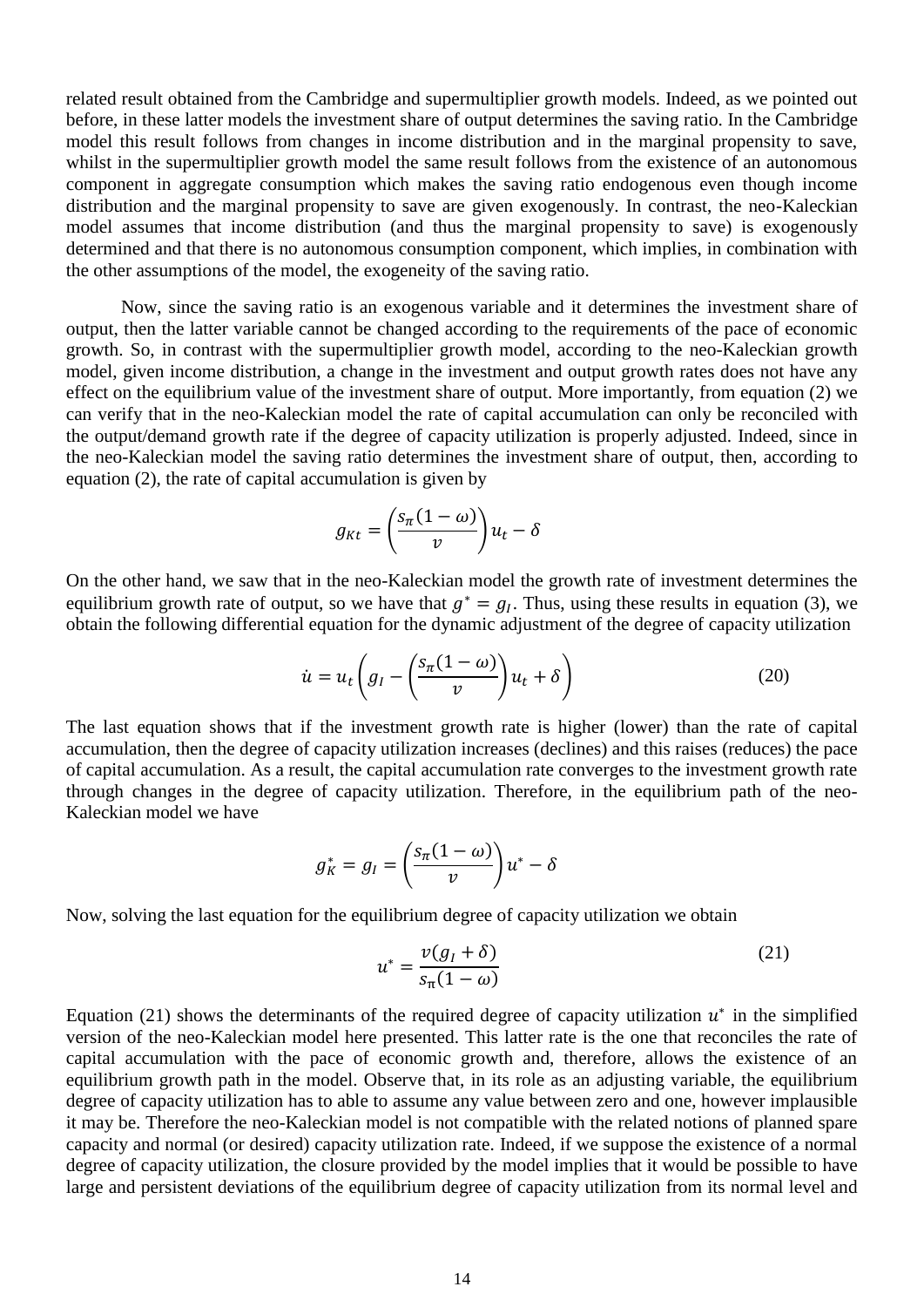also that such divergence would not have any repercussion on capitalist investment decisions.<sup>23</sup> It is important to be remarked that the required long run endogeneity of the equilibrium degree of capacity utilization does not depend on the particular specification for the investment function adopted here, being in fact valid for all the usual specifications of the investment function in neo-Kaleckian models.<sup>24</sup> Actually, the necessity concerning the variability of the equilibrium degree of capacity utilization follows from the specification of the consumption function and *not* from the particular formulation of the investment function adopted in the model. As we argued above, it is the rigidity of the investment share of output implied by the exogeneity of the saving ratio that leads to the requirement of the long run variability of the equilibrium capacity utilization rate.

Further, note that admitting the possibility of an adjustment of the actual degree of capacity utilization to the normal one in the context of a neo-Kaleckian model only leads to an instability process of the Harrodian type.<sup>25</sup> Indeed, suppose, following Skott (2008), that in trying to adjust the actual degree of capacity utilization to its normal level, capitalist firms change the investment growth rate according to  $\dot{g}_I = \eta (u_t - \mu)$ ,  $\eta > 0$ . Thus, in the equilibrium path of this particular model (i.e. with  $\dot{g}_I = \dot{u} = 0$ ), we would have  $u^* = \mu$  and  $g^*_I = (s_{\pi}(1 - \omega)/\nu)\mu - \delta$ . Now, if initially we have  $u_0 = \mu$  and  $g_{I0} \ge g^*_I$ , then, according to equation (20), we would have  $\dot{u} \ge 0$ , which implies that thereafter we would have  $u_t \ge \mu$ and, hence,  $\dot{g}_I \ge 0$  and  $g_{It} \ge g_I^*$ . So the equilibrium rate of growth would be unstable. Thus, according to the neo-Kaleckian growth model, we would have a dilemma: either, on the one hand, we assume way the possibility of an adjustment of the actual degree of capacity utilization towards its normal level and admit the possibility of obtaining an equilibrium path with an implausibly high or low equilibrium degree of capacity utilization or, on the other, we allow an adjustment of the actual to the normal degree of capacity utilization and obtain an unstable growth trajectory as we just saw. Observe, however, that the dilemma exists only if we restrict ourselves to the set of assumptions of the neo-Kaleckian model. In fact, once we admit the existence of an autonomous component in aggregate consumption the saving ratio becomes an endogenous variable and the investment share of output can change allowing the adjustment of the actual degree of capacity utilization to its normal level, as we have in the supermultiplier growth model.<sup>26</sup>

Finally, we shall analyze the role of income distribution in the neo-Kaleckian growth model. Thus, in the very simple version of the model presented here there is no relationship between the pace of economic growth and the level of functional income distribution. Since the investment growth rate is supposed to be an exogenous variable in the model, the equilibrium rate of output growth does not affect and is not affected by the level of the wage share of output. Nevertheless, a change in the wage share has a level effect over the equilibrium value of output according to the simple neo-Kaleckian model under analysis. In fact, an increase (decrease) in the wage share, raises (reduces) the value of the multiplier  $1/ (s<sub>\pi</sub>(1 - \omega))$  and, through it, such a change has a positive (negative) level effect on equilibrium output. These two latter results are shared with the supermultiplier growth model. On the other hand, in contrast with the latter model, from equation (21) we can see that, in the neo-Kaleckian model, an increase (decrease) in the wage share leads to an increase (a reduction) in the equilibrium degree of capacity utilization. A model that presents this type of result is classified in the neo-Kaleckian literature as a "stagnationist" or "wage led aggregate demand" model.<sup>27</sup>

<sup>&</sup>lt;sup>23</sup>Compare equation (21) with the theoretical closure associated with the supermultiplier growth model as represented by equation (13) above.

<sup>&</sup>lt;sup>24</sup>For instance, the result under discussion is valid for the investment function given by equation (22) (below in the text). Indeed, the endogenous character of the equilibrium degree of capacity utilization and its implications are maintained as can be verified from equation (23) (below in the text) which is the equation that shows the determinants of the equilibrium degree of capacity utilization corresponding to the investment function represented by equation (22). The same point is valid for other investment functions that frequently appear in the neo-Keleckian growth literature and, in particular, it is valid in the case of the investment function given by  $g_{tt} = \alpha + \beta (u_t - \mu)$  with  $\alpha, \beta > 0$  and  $\mu$  exogenous, Note that in the latter investment function the normal degree of capacity utilization appears as an argument. Nonetheless, the endogenous character of the equilibrium degree of capacity utilization is also maintained in this case and the corresponding value of the equilibrium rate is given by  $u^* = (v(\alpha + \delta - \beta \mu))/(s_{\pi}(1 - \omega) - \beta v)$ .

 $^{25}$ In this connection, see Hein, Lavoie and van Treeck (2012) for a survey on Harrodian instability and the tendency for the normal capacity utilization rate in neo-Kaleckian growth models.

<sup>&</sup>lt;sup>26</sup> SeeAllain (2014) for a growth model that comes from the Kaleckian tradition pointing in the direction of a closure similar to the one provided by the supermultiplier growth model presented in this paper.

 $^{27}$ See Blecker (2002) for discussion of the neo-Kaleckian models based on this type of classification.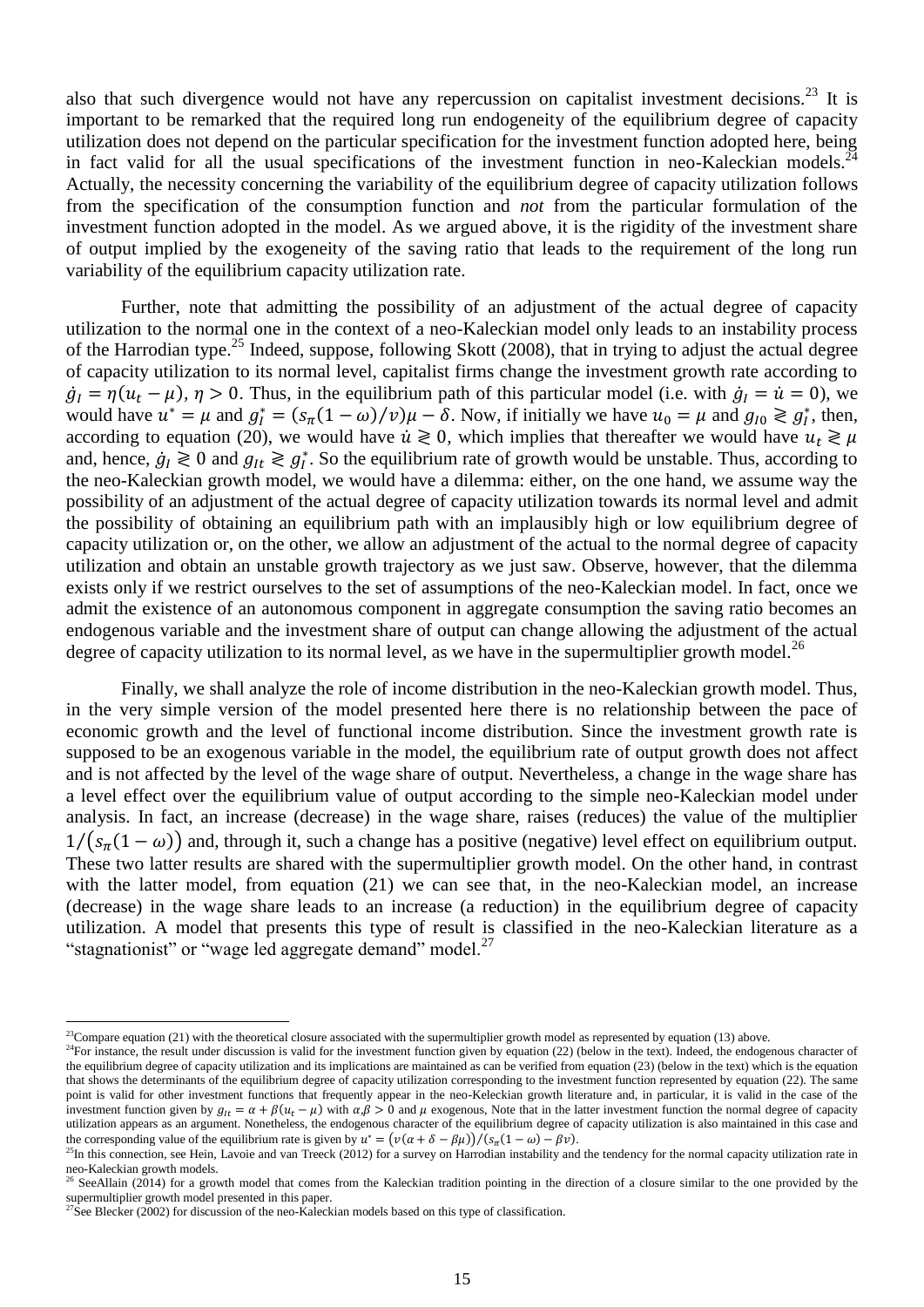We must say, however, that the independence between the pace of economic growth and income distribution in the simple version of the neo-Kaleckian model presented above is a direct consequence of the specific investment function adopted, which, as we saw, assumes the rate of investment growth to be completely exogenous. Indeed, if we consider the more usual formulations of the investment function in the neo-Kaleckian models, then we can obtain a causal relationship running from income distribution to the pace of economic expansion. So let us consider, for instance, a linear version of the investment function suggested by Marglin&Bhaduri (1990) and Bhaduri&Marglin (1990)

$$
g_{lt} = \alpha + \beta u_t + \rho(1 - \omega) \tag{22}
$$

where  $\alpha > 0$  is an autonomous component of the investment function,  $\beta > 0$  is a parameter measuring the sensibility of the growth rate of investment to the capacity utilization rate, and  $\rho > 0$  is a parameter measuring the sensibility of the investment growth rate with respect to the profit share (i.e.  $(1 - \omega)$ ). The introduction of an induced component  $\beta u_t$  in the investment function turns the investment growth rate into an endogenous variable of the model thatpositively depends on the degree of capacity utilization. With such specification for the investment function, the equilibrium value of the degree of capacity utilization is given by

$$
u^* = \frac{v(\alpha + \delta + \rho(1 - \omega))}{s_\pi(1 - \omega) - \beta v}
$$
(23)

From the equation above we can see that an equilibrium with a positive value for the degree of capacity utilization requires that  $\beta < s_{\Pi}(1-\omega)/v^{28}$ . Also, it can be shown that, *ceteris paribus*, an increase (decrease) in the wage share raises (reduces) the equilibrium degree of capacity utilization. <sup>29</sup> Thus, the model still is classified as "stagnationist" or "wage led aggregate demand". Now, substituting this last result in the investment function, we obtain the equilibrium level of the investment growth rate as follows

$$
g_I^* = \alpha + \beta \left( \frac{v(\alpha + \delta + \rho(1 - \omega))}{s_\pi(1 - \omega) - \beta v} \right) + \rho(1 - \omega)
$$

Thus, since  $u^*$  is positively related to the level of the wage share, then the effect of a change in the wage share on the investment growth rate can be either positive or negative according to the value of the parameter  $\rho$ . As can be seen from the equation above, a higher value of the latter parameter reduces the positive (and indirect) effect of a change of the wage share exerted through the equilibrium degree of capacity utilization and increases the direct contribution of a change in the wage share through the third term on the RHS of the equation above. Hence, for a sufficiently *low* value of  $\rho$  the positive effect of a modification in the wage share on the investment growth rate through the capacity utilization rate dominates the direct negative effect related to the term  $\rho(1 - \omega)$ . In this case, according to the neo-Kaleckian literature, the model would produce a wage led growth pattern. On the other hand, for a sufficiently *high* value of  $\rho$  we would have the opposite situation and the model would generate a profit led pattern of economic growth.<sup>30</sup> In both cases, a change in income distribution has a permanent growth

<sup>&</sup>lt;sup>28</sup> The inequality  $\beta < s_{\Pi}(1-\omega)/\nu$  is also necessary for the stability of the model. To see this, note that, in the case of the present version of the model, the equation for the dynamic adjustment of the degree of capacity utilization (equation (20)) would be given by  $\dot{u} = u_t(\alpha + \beta u_t + \rho(1 - \omega) - (s_\pi(1 - \omega)/\nu)u_t + \delta) = u_t(\alpha + \rho(1 - \omega) - ((s_\pi(1 - \omega)/\nu) - \beta)u_t + \delta)$ . Observe that now a change in the capacity utilization rate affects both the investment growth rate and pace of capital accumulation in the same direction. Thus, if initially the investment growth rate were higher (lower) than the capital accumulation rate, then the capacity utilization rate would increase (decline). For its turn, this latter change would produce the adjustment between investment growth and capital accumulation rates only if the impact of a change in the capacity utilization rate over the capital accumulation rate is greater than the impact of such a change on the pace of investment growth. That is, only if  $\frac{\partial g_{kt}}{\partial u_t} = s_{\pi}(1 - \omega)/\nu > \beta = \frac{\partial g_{tt}}{\partial u_t}$ , which is the inequality mentioned above.

<sup>&</sup>lt;sup>29</sup> Thus taking the partial derivative of u<sup>\*</sup> with respect to  $\omega$  we obtain that  $\frac{\partial u^*}{\partial \omega} = \frac{\nu[\rho \beta v + s_\pi(\alpha + \delta)]}{\sqrt{(s_\pi(1 - \omega) - \beta v)^2}} > 0$ , which justifies the "stagnationist" or "wage led aggregate demand" classification attributed to the model. Observe, however, that if a nonlinear specification of the investment function were adopted then it would be possible, according to neo-Kaleckian literature, to obtain a negative relationship between  $u^*$  and  $\omega$ . In this case, following the suggestion of Marglin and Bhaduri (1990), the model would be classified as "exhilarationist" (or "profit led aggregate demand"). See Blecker (2002) for a detailed discussion of these topics.

For sufficiently low or high value of  $\rho$  we mean a value of  $\rho$  respectively lower or higher than a critical value  $\rho_c = (\beta v(\alpha + \beta))/((\varsigma_{\pi}(1 - \omega) - 2\beta v)(1 - \omega))$ . Therefore, we would have a wage led (profit led) growth pattern as  $\rho < \rho_c(\rho > \rho_c)$ . That is we have  $\partial g_l^* / \partial \omega \geq 0$ as  $\rho \leq \rho_c$ .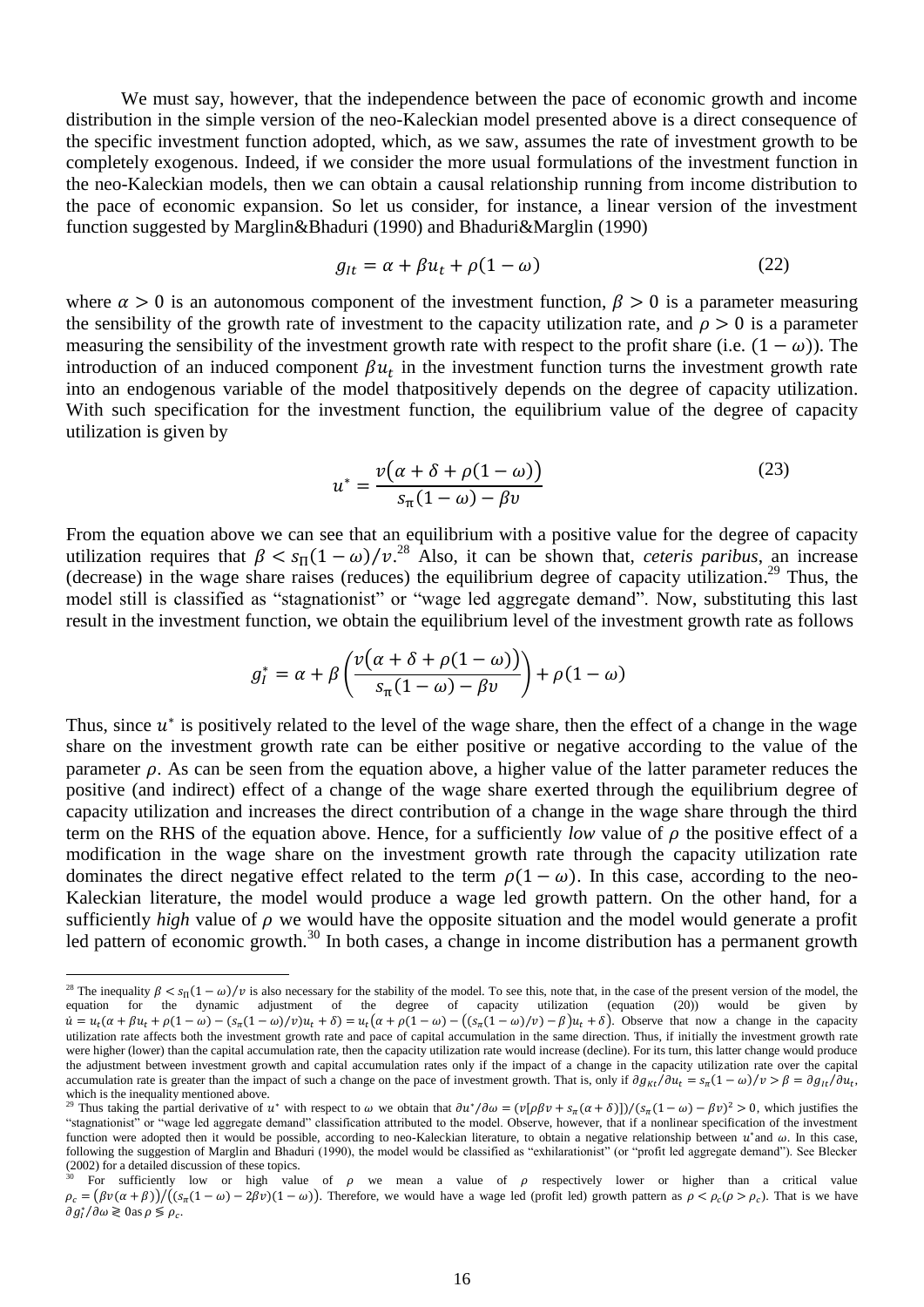effect. The existence of a relationship between economic growth and income distribution featured in the last version of the neo-Kaleckian model, also characterizes the Cambridge growth model as we saw. In the latter model there is an inverse relationship between the wage share and the rate of output growth, whereas the last specification of the neo-Kaleckian model admits either, a positive (in the wage led growth case) or a negative (in the profit led growth case) relationship between the two variables. In contrast with these results, the absence of any permanent relationship between income distribution and economic growth is an important feature of the supermultiplier growth model.

## **2.3. General comparison**

Table 1 summarizes the principal results obtained from the above comparative analysis. The main conclusion that emerges from this analysis is that the supermultiplier growth model can be considered a true heterodox alternative to the Cambridge and neo-Kaleckian growth models in the analysis of the relationship between economic growth, income distribution and effective demand. In this sense, first of all, the supermultiplier growth model shows how is it possible for a heterodox growth model to obtain a tendency towards the normal utilization of productive capacity without relying on the endogenous determination of the level of income distribution as in Cambridge growth model. Thus, the supermultiplier model does not impose the existence of any necessary *a priori*relationship between income distribution and economic growth in the interpretation of economic reality and, therefore, leave open the space for the determination of income distribution from outside the model by political, historical and economic factors not directly and necessarily related to the process of economic expansion. Secondly, the model also shows that the existence of a stable process of demand-led growth does not require the endogenous determination of an equilibrium degree of capacity utilization as in the neo-Kaleckian growth model. Actually, the supermultiplier model shows that the existence of a demand-led pattern of economic growth is fully compatible with the tendency towards the normal utilization of productive capacity. Therefore, it shows that allowing the possible prevalence of arbitrarily high or low rates of capacity utilization and permanent deviations of the actual degree of capacity utilization from its normal level are not necessary requirements for the existence of a demand-led pattern of economic growth.

## **Table 1 here**

## **3. Final Remarks**

In this paper we have shown how the Sraffian supermultiplier model with its hypotheses of growing non capacity generating autonomous demand and induced investment provides us with a distinct closure for an heterodox growth model. Using this closure changes in the propensity to invest can determine the saving ratio through changes in the fraction, i.e., the ratio of the average to the marginal propensity to save. We have also shown how the gradual changes in the marginal propensity to invest that allow capacity to adjust to demand allow also for the reconciliation of demand led growth, exogenous distribution and a tendency to normal degree of capacity utilization even across steady states. This is in sharp contrast with the Cambridge model that has to resort to an implausible theory of distribution driven by accumulation in order to retain the idea of a tendency towards normal utilization. It constrast also with the kaleckian model that rightly maintains the idea of the lack of a necessary relation between distribution and accumulation but does so at the cost of the implausible property of the actual degree of utilization being in general always different from the normal degree, even across steady states. In our view (and also of Cesaratto(2015)) the Sraffian supermultiplier and its closure through an endogenous saving ratio offer a useful way of combining the classical surplus approach to distribution and the principle of effective demand in the same simple model that can be used as a tool to analyse the process of accumulation along the lines suggested by the pioneering work of Garegnani(1962[ 2015])).

### **References**

Allain, O. 2014. 'Tackling the Instability of Growth: A Kaleckian-Harrodian Model with an Autonomous Expenditure Component.' *Cambridge Journal of Economics* (forthcoming).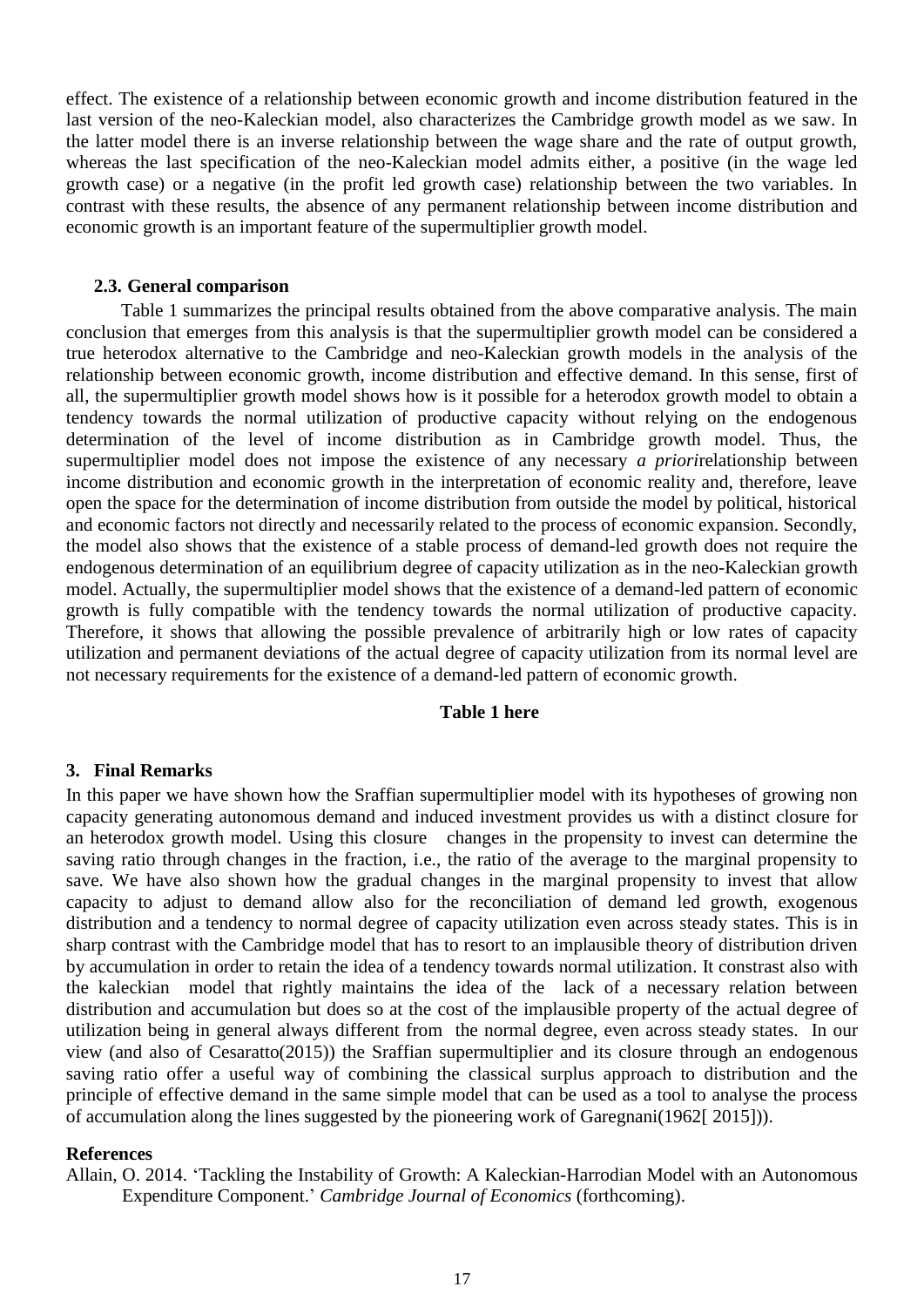- Bhaduri, A. &Marglin, S. (1990) "Unemployment and the Real Wage: the economic basis for contesting political ideologies", *Cambridge Journal of Economics*, vol. 14, pp. 375 – 93.
- Blecker, R. (2002) "Distribution, Demand and Growth in neo-Kaleckian Macro Models" in Setterfield, M. (ed.) *Demand-led Growth: Challenging the Supply-side Vision of the Long Run*, (Aldershot,Edward Elgar)[.](http://www.tandfonline.com/doi/full/10.1080/09538259.2015.1010708#abstract)

[Cesaratto, S. \(2015\) "Neo-Kaleckian and Sraffian Controversies on the Theory of Accumulation"](http://www.tandfonline.com/doi/full/10.1080/09538259.2015.1010708#abstract) *Review [of Political Economy](http://www.tandfonline.com/doi/full/10.1080/09538259.2015.1010708#abstract)* 27: 154-182.

Cesaratto, S., F. Serrano and A. Stirati. 2003. 'Technical Change, Effective Demand and Employment.' *Review of Political Economy* 15: 33–52.

Chenery, H. B. 1952. 'Overcapacity and the Acceleration Principle.' *Econometrica* 20: 1–28.

- Ciccone, R. 1986. 'Accumulation and Capacity Utilization: Some Critical Considerations on Joan Robinson's Theory of Distribution.' *Political Economy. Studies in the Surplus Approach* 2(1): 17– 36.
- Ciccone, R. 1987. 'Accumulation, Capacity Utilization and Distribution: A Reply.' *Political Economy. Studies in the Surplus Approach* 3(1): 97–111.
- Ciccone, R. 2011. 'Capacity Utilization, Mobility of Capital and the Classical Process of Gravitation.' In *Sraffa and Modern Economics, Vol. 2*, edited by R. Ciccone, C. Gehrke and G. Mongiovi. London: Routledge.
- Dutt, A. K. (1984). "Stagnation, income distribution and monopoly power", *Cambridge Journal of Economics*, Vol. 8, no. 1, pp. 25–40.
- Dutt, A. (1990) *Growth, Distribution and Uneven Development*, Cambridge: Cambridge University Press.
- Dutt, A. K. (2011) "The role of aggregate demand in classical-Marxian models of economic growth", *Cambridge Journal of Economics*, 35, pp. 357-82.
- Freitas, F. (2002) Uma Análise da Evolução das Ideias de Kaldor sobre o Processo de Crescimento Econômico, *Unpublished PhD Thesis*, Federal University of Rio de Janeiro, Rio de Janeiro.
- Freitas, F. (2009)"O Papel da Teoria da Distribuição nos Modelos Crescimento com Pleno Emprego de Kaldor: uma avaliação crítica", *mimeo*, Ferderal University of Rio de Janeiro, Rio de Janeiro.
- Freitas, F. and E. Dweck. 2010. 'Matriz de Absorção de Investimento e Análise de Impactos Econômicos.' In *Perspectivas de Investimento no Brasil: temas transversais*, edited by D. Kupfer, M. F. Laplane and C. Hiratuka. Rio de Janeiro: Synergia.
- Freitas, F. and Serrano, F. 2015. 'Growth Rate and Level Effects, the Stability of the Adjustment of Capacity to Demand, and the Sraffian Supermultiplier', *Review of Political Economy*, (Forthcoming).
- Garegnani, P. 1992. 'Some Notes for an Analysis of Accumulation.' In *Beyond the Steady State: A Revival of Growth Theory*, edited by J. Halevi, D. Laibman and E. J. Nell. London: Macmillan.

Garegnani, P. 1962[2015]. " The Problem of Effective Demand in Italian Economic Development: On the Factors that Determine the Volume of Investment", *Review of Political Economy* 27: 111-133.

- Goodwin, R. 1951. 'The nonlinear accelerator and the persistence of business cycles.' *Econometrica* 19:  $1-17.$
- Hein, E., Lavoie, M. & van Treeck, T. (2012) "HarrodianInstabilty and the 'Normal Rate' of Capacity Utilization in neo-Kaleckian Models of Distribution and Growth – a survey", *Metroeconomica*, vol. 63, n. 1, pp. 139-69.
- Kaldor, N. (1955-6[1960a]) "Alternative Theories of Distribution", in Kaldor, N., *Essays on Value and Distribution*, Glencoe-Illinois: Free Press.
- Kaldor, N. (1957[1960b]) "A Model of Economic Growth", inKaldor, N., *Essays on Economic Stability and Growth*, Glencoe-Illinois: Free Press.
- Kaldor, N. (1958[1978]). "Capital Accumulation and Economic Growth", in Kaldor, N., *Further Essays on Economic Theory*, N. York: Holmes & Meier.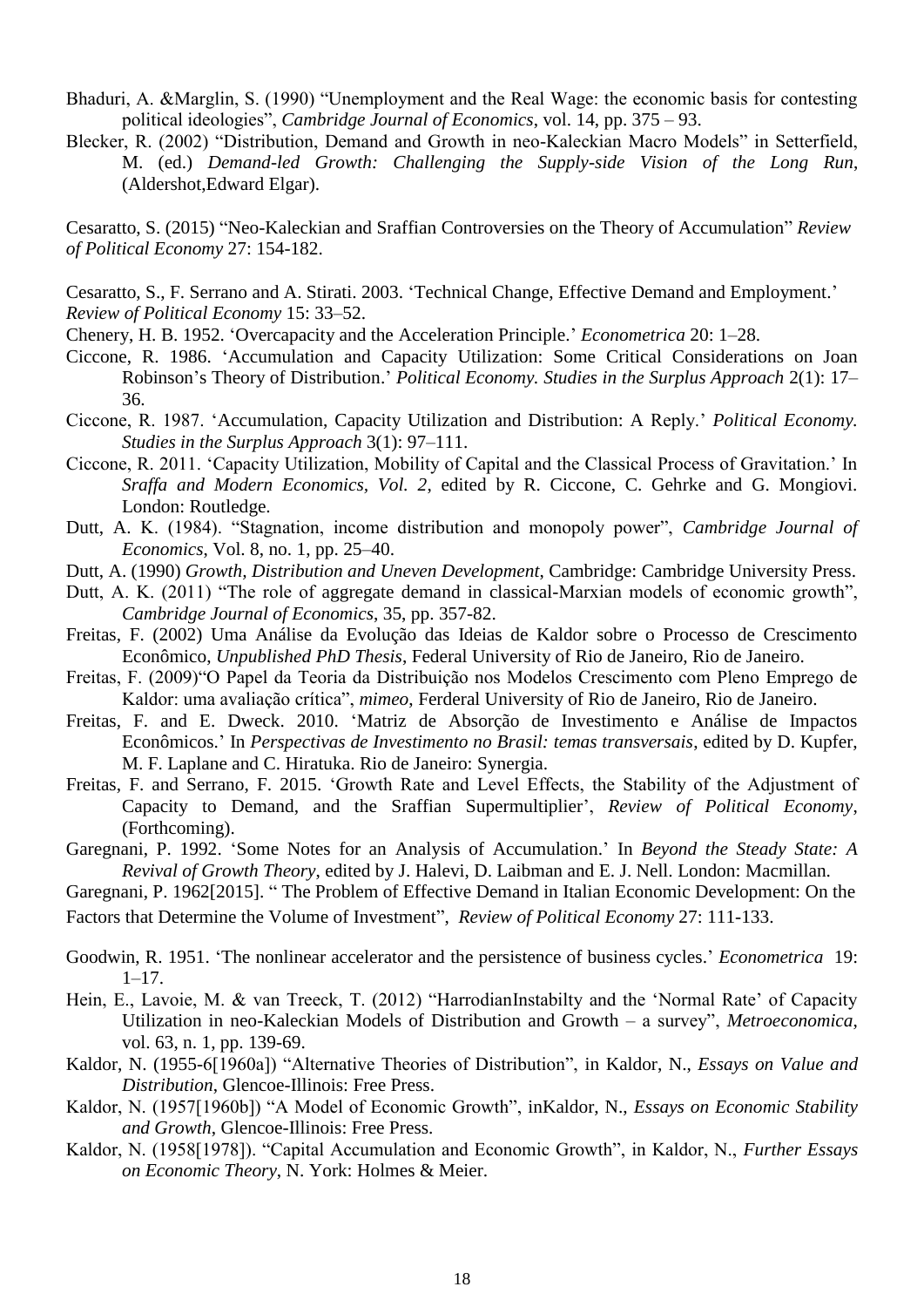- Kaldor, N. (1962[1978])."A New Model of Economic Growth", in Kaldor, N., *Further Essays on Economic Theory*, N. York: Holmes & Meier.
- Kalecki, M. (1971) *Selected Essays on the Dynamics of Capitalist Economy 1933 – 1970*, Cambridge: Cambridge University Press.
- Koyck, L. 1954. *Distributed Lags and Investment Analysis*. Amsterdam: North-Holland.
- Lavoie, M. 2014. *[Post-Keynesian Economics:](http://www.elgaronline.com/view/9781847204837.xml) New Foundations*. Aldershot: Edward Elgar.
- López, J. and M. Assous. 2010. *Michal Kalecki*. London: Palgrave Macmillan.
- Marglin, S. A. &Bhaduri, A. (1990) "Profit Squeeze and KeynesianTheory", inMarglin, S. A.&Schor, J. B. (eds.) *The Golden Age of Capitalism*, Oxford: Oxford University Press.
- Palumbo, A. (2009) "Adjusting Theory to Reality: The Role of Aggregate Demand in Kaldor's Late Contributions on Economic Growth", *Review of Political Economy*, Vol. 21, No. 3, pp. 341-368.
- Robinson, J. (1962) *Essays on the Theory of Economic Growth*, London: Macmillan.
- Rowthorn, B. (1981): 'Demand, real wages and economic growth', *Thames Papers in Political Economy, Autumn*, pp. 1–39.
- Serrano, F. 1995a. 'Long Period Effective Demand and the Sraffian Supermultiplier.' *Contributions to Political Economy* 14: 67–90.
- Serrano, F. 1995b. The Sraffian Supermultiplier. Unpublished PhD Thesis, University of Cambridge, UK.
- Serrano, F. and D. Wilcox. 2000. 'O modelo de dois hiatos e o supermultiplicador.' *Revista de Economia Contemporânea* 4(2): 37–64.
- Serrano, F. 2007. 'Histéresis, Dinámica Inflacionaria y el Supermultiplicador Sraffiano.'In *Seminarios Sraffianos*. Buenos Aires: Edicciones Cooperativas.
- Serrano, F. and F. Freitas. 2007. 'El Supermultiplicador Sraffiano y el Papel de la Demanda Efectiva em los Modelos de Crecimiento.' *Circus* 1: 19–35.
- Skott, P. (2008) "Theoretical and empirical shortcomings of the neo-Kaleckian investment function", *Working Paper*, University of Massachusetts, Amherst.
- Steindl, J. (1952) *Maturity and Stagnation in American Capitalism*, Oxford: Basil Blackwell.
- Steindl, J. (1979) "Stagnation Theory and Stagnation Policy", *Cambridge Journal of Economics*, vol. 3, n. 1, pp. 1-14.